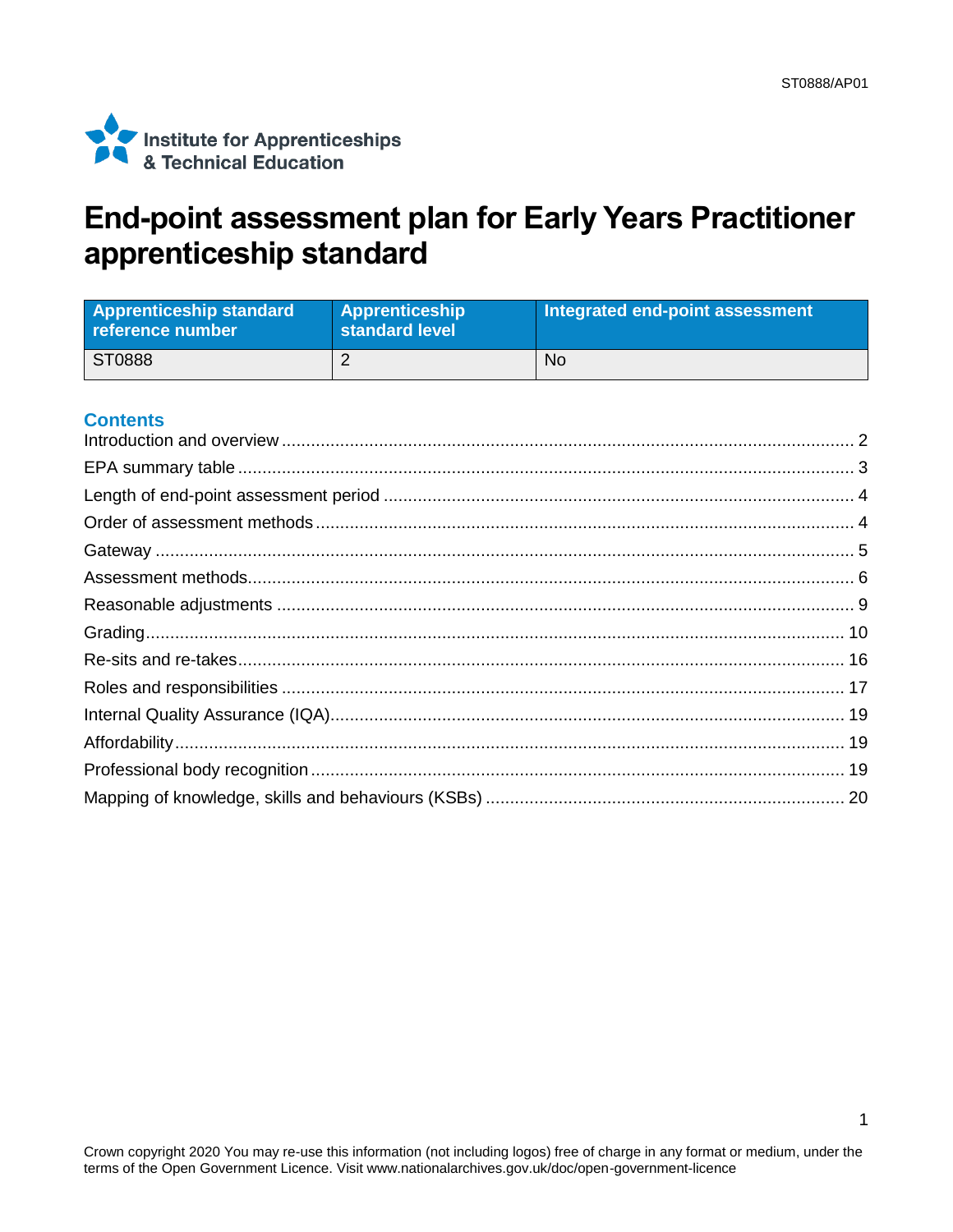## <span id="page-1-0"></span>**Introduction and overview**

This document sets out the requirements for end-point assessment (EPA) for the Early Years Practitioner apprenticeship standard. It is for end-point assessment organisations (EPAOs) who need to know how EPA for this apprenticeship must operate. It will also be of interest to Early Years Practitioner apprentices, their employers and training providers.

Full time apprentices will spend a minimum of 12 months on-programme (before the gateway) working towards the occupational standard, with a minimum of 20% off-the-job training. All apprentices must spend a minimum of 12 months on-programme.

The EPA period should only start, and the EPA be arranged, once the employer is satisfied that the apprentice is deemed to be consistently working at or above the level set out in the occupational standard, all of the pre-requisite gateway requirements for EPA have been met and can be evidenced to an EPAO. The EPAO must confirm that all required gateway evidence has been provided and accepted as meeting the gateway requirements. The EPAO is responsible for confirming gateway eligibility. Once this has been confirmed, the EPA period starts.

As a gateway requirement and prior to taking the EPA, apprentices must achieve all approved qualifications mandated in the Early Years Practitioner standard.

These are:

Early Years Practitioner Qualification (level 2)

Please refer to the DfE list of approved Early Years Practitioner qualifications.

For level 2 apprenticeships, apprentices without English and mathematics at level 2 must achieve level 1 English and mathematics and take the tests for level 2 prior to taking their EPA.

The EPA must be completed within an EPA period lasting typically 3 months, after the EPA gateway.

EPA must be conducted by an organisation approved to offer services against this apprenticeship standard, as selected by the employer, from the Education & Skills Funding Agency's Register of Endpoint assessment Organisations (RoEPAO).

The EPA consists of 2 discrete assessment methods.

The individual assessment methods will have the following grades: **Assessment method 1:** Professional discussion underpinned by portfolio

- · Fail
- · Pass
- · Distinction

#### **Assessment method 2:** Knowledge Test

- · Fail
- · Pass
- · Distinction

Performance in the EPA will determine the overall apprenticeship standard grade of:

- · Fail
- · Pass
- · Distinction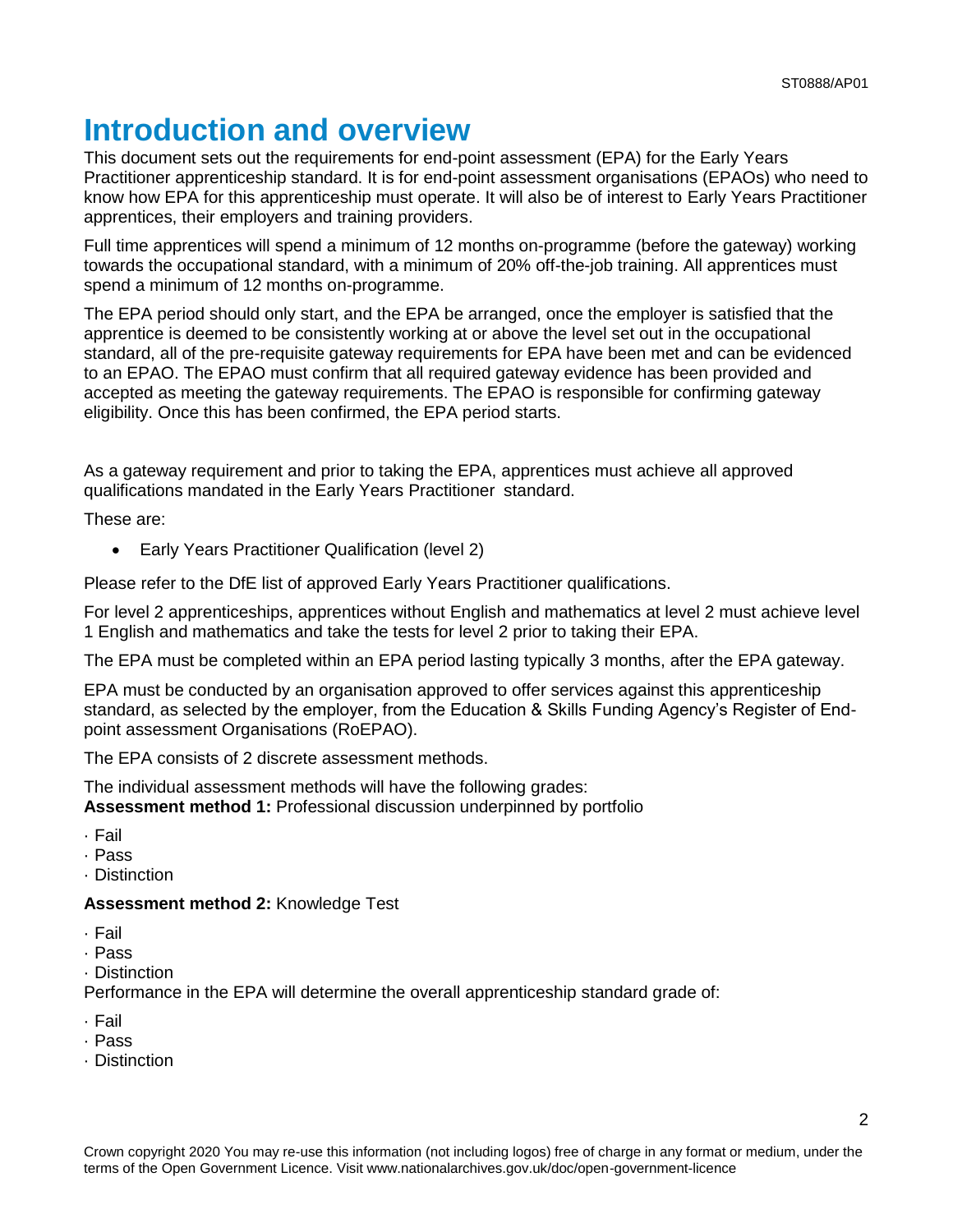3

# <span id="page-2-0"></span>**EPA summary table**

| <b>On-programme</b><br>(A minimum of 12 months)             | Training to develop the occupation standard's knowledge, skills and<br>behaviours (KSBs).                                                                                                                                                           |  |  |
|-------------------------------------------------------------|-----------------------------------------------------------------------------------------------------------------------------------------------------------------------------------------------------------------------------------------------------|--|--|
|                                                             | Training towards mandated qualifications.                                                                                                                                                                                                           |  |  |
|                                                             | Compiling a portfolio of evidence.                                                                                                                                                                                                                  |  |  |
|                                                             | Working towards English and maths at level 1 and 2 if required.                                                                                                                                                                                     |  |  |
| <b>End-point assessment</b><br>gateway.                     | Employer is satisfied the apprentice is consistently working<br>at, or above, the level of the occupational standard.                                                                                                                               |  |  |
|                                                             | Apprentices must achieve the following approved qualifications<br>mandated in the occupational standard:<br>Early Years Practitioner Qualification (level 2)<br>English and mathematics at Level 1, and Level 2 attempted <sup>1</sup><br>$\bullet$ |  |  |
|                                                             | For the professional discussion, apprentices must submit:                                                                                                                                                                                           |  |  |
|                                                             | a portfolio of evidence                                                                                                                                                                                                                             |  |  |
|                                                             |                                                                                                                                                                                                                                                     |  |  |
| <b>End-point assessment</b><br>(which will typically take 3 | Assessment method 1: Professional discussion underpinned by<br>portfolio                                                                                                                                                                            |  |  |
| months)                                                     | With the following grades:                                                                                                                                                                                                                          |  |  |
|                                                             | · Fail<br>· Pass<br>· Distinction                                                                                                                                                                                                                   |  |  |
|                                                             | Assessment method 2: Knowledge Test                                                                                                                                                                                                                 |  |  |
|                                                             | With the following grades:                                                                                                                                                                                                                          |  |  |
|                                                             | · Fail                                                                                                                                                                                                                                              |  |  |
|                                                             | · Pass<br><b>-Distinction</b>                                                                                                                                                                                                                       |  |  |
|                                                             |                                                                                                                                                                                                                                                     |  |  |

 $<sup>1</sup>$  For those with an education, health and care plan or a legacy statement, the apprenticeship's</sup> English and Mathematics minimum requirement is Entry Level 3. British Sign Language (BSL) qualifications are an alternative to English qualifications for those who have BSL as their primary language.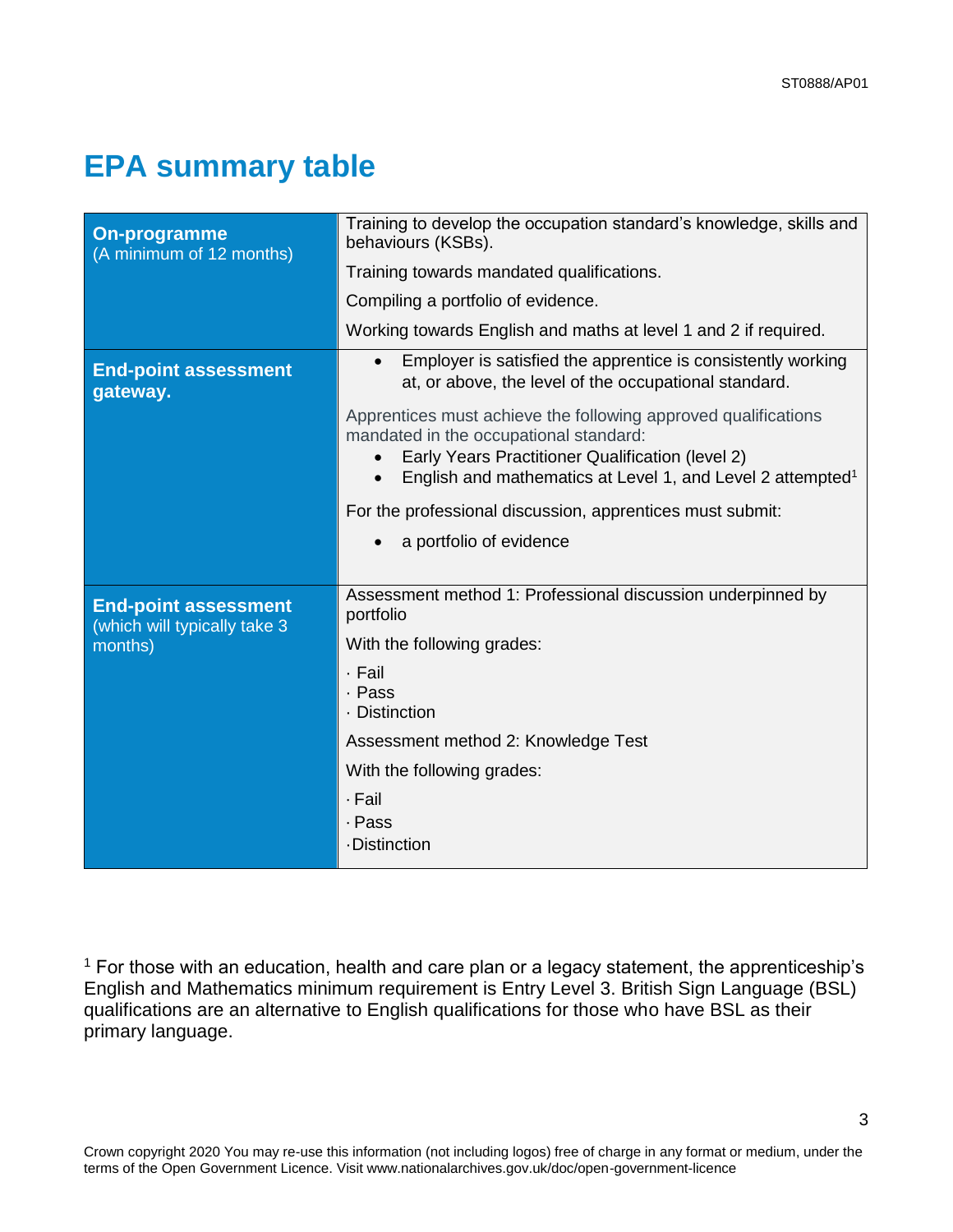## <span id="page-3-0"></span>**Length of end-point assessment period**

The EPA will be completed within an EPA period lasting typically 3 months, after the EPA gateway.

## <span id="page-3-1"></span>**Order of assessment methods**

The assessment methods can be delivered in either order.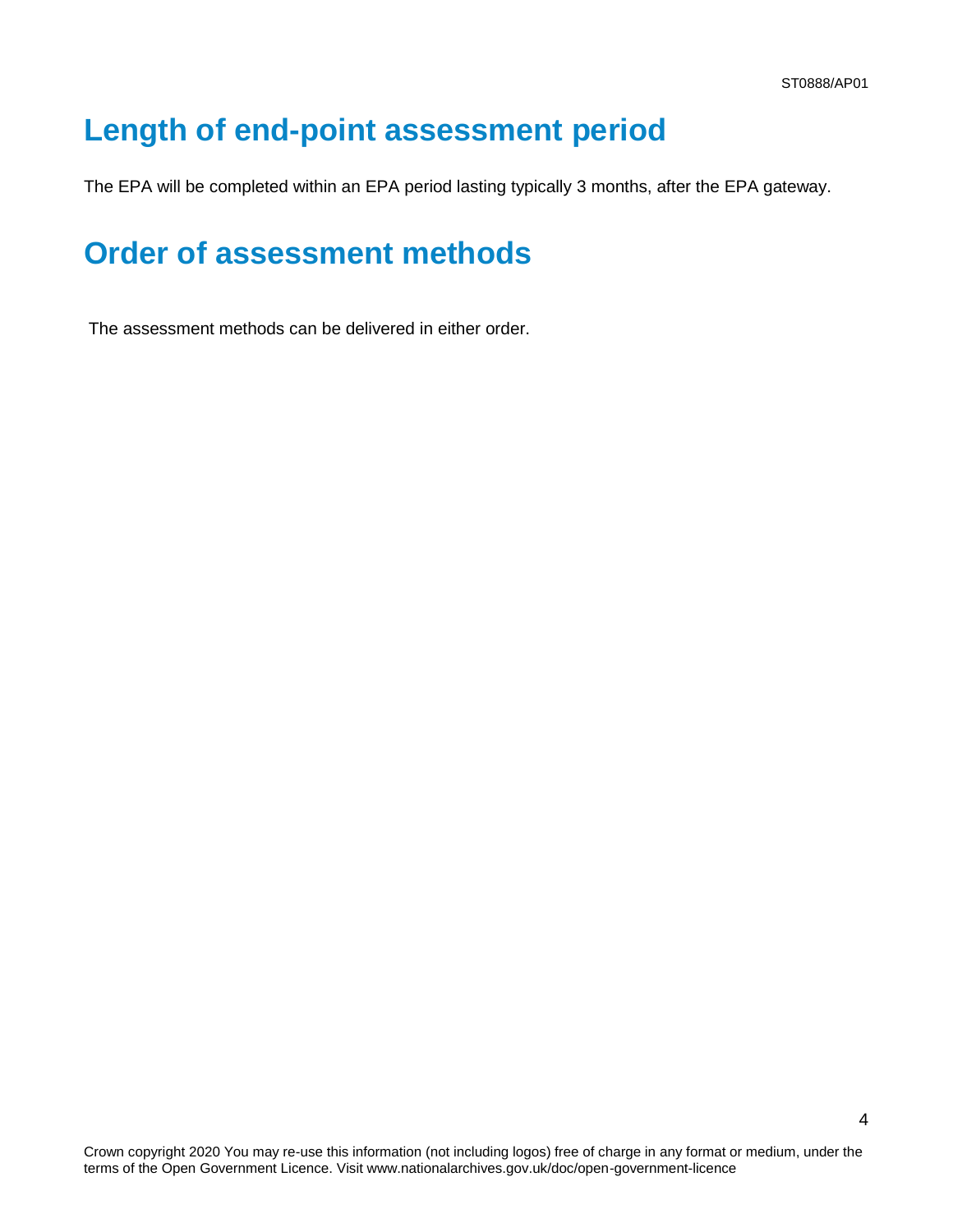## <span id="page-4-0"></span>**Gateway**

The EPA period should only start once the employer is satisfied that the apprentice is consistently working at or above the level set out in the occupational standard, that is to say they are deemed to have achieved occupational competence. In making this decision, the employer may take advice from the apprentice's training provider(s), but the decision must ultimately be made solely by the employer.

Apprentices must have achieved the following approved qualifications as mandated in the occupational standard:

- Early Years Practitioner Qualification (level 2)
- English & Mathematics at Level 1, and Level 2 attempted<sup>1</sup>

For the Professional discussion underpinned by portfolio, the apprentice will be required to submit:

A portfolio consisting of

- At least one piece of evidence relating to each knowledge, skill and behaviour. One piece of evidence can be referenced against more than one knowledge, skill or behavioural requirement. It is expected that there will be typically be around 10 pieces of evidence and a maximum of 12 pieces (1 per duty) of evidence.
- There must be 2 direct observations within the portfolio, each a minimum of 60 minutes, which have been carried out at the apprentice's usual place of work and within the last 3 months of their learning.
- Where possible the direct observations should be videoed except where there are safeguarding concerns, in which case written accounts are acceptable. Video-recorded observations must not be sent to the EPAO as part of the portfolio. Video recordings must not leave the employer's premises and can only be viewed on site. This can be done on the day, prior to the professional discussion. Written accounts, where used, should be purely factual accounts (i.e. no opinion or judgements) and must be written by someone appropriately qualified and in a position of responsibility (such as a line manager, member of the senior management team, or the assessor for the qualification).
- The portfolio should cover the KSBs for the assessment method it is underpinning and of activities that have been completed and referenced against the KSBs, supported by appropriate evidence, including photographic evidence and naturally generated work products, such as planning documents, health and safety documentation and company policies and procedures in line with the company confidentiality and safeguarding policies and procedures. Progress review documentation, witness testimonies, and feedback from colleagues and parents should also be included.
- The apprentice's Manager/Mentor will typically support the development of the portfolio in accordance with company policy and procedures, although the assessment organisation will provide further guidance on the content.
- The evidence provided must be valid and attributable to the apprentice; the portfolio of evidence must contain a statement from the employer and apprentice confirming this.

The portfolio of evidence is not directly assessed. It underpins the professional discussion and therefore should not be marked by the EPAO. EPAOs should review the portfolio of evidence in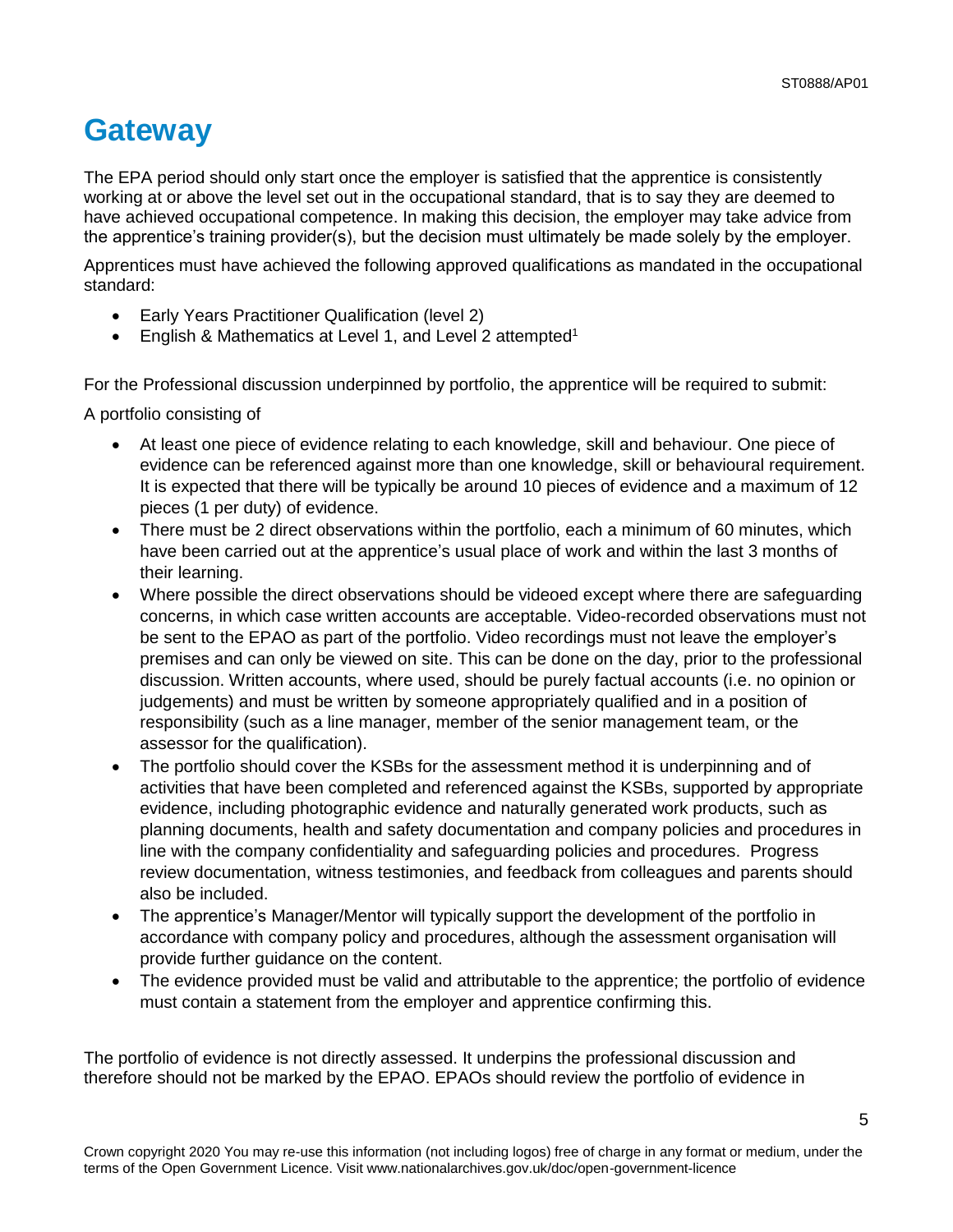preparation for the professional discussion but are not required to provide feedback after this review of the portfolio.

For the Knowledge Test:

• no specific requirements

 $1$  For those with an education, health and care plan or a legacy statement, the apprenticeship's English and Mathematics minimum requirement is Entry Level 3. British Sign Language (BSL) qualifications are an alternative to English qualifications for those who have BSL as their primary language.

### <span id="page-5-0"></span>**Assessment methods**

### **Assessment method 1: Professional discussion underpinned by**

**portfolio** (This assessment method has 1 component.)

#### **Assessment method 1 component 1: Professional discussion underpinned by portfolio**

#### **Overview**

This assessment will take the form of a professional discussion which must be appropriately structured to draw out the best of the apprentice's competence and excellence and cover the KSBs assigned to this assessment method. Questioning should assess the KSBs assigned to this assessment method and the apprentice may use their portfolio to support their responses.

The rationale for this assessment method is:

A professional discussion is a two-way discussion which involves both the independent assessor and the apprentice actively listening and participating in a formal conversation. It gives the apprentice the opportunity to make detailed and proactive contributions to confirm their competency across the KSBs mapped to this method. As the apprentice will have successfully completed a number of direct observations of practice during the Early Years Practitioner Qualification, questioning will focus on the apprentice's depth and breadth of understanding, skills and behaviours with the apprentice using their portfolio of evidence (including videoed evidence) to support their responses as necessary.

#### **Delivery**

The independent assessor will conduct and assess the professional discussion.

The professional discussion must last for 90 minutes with a minimum of 10 questions asked. Follow up questions may be asked to assess the apprentice's depth of understanding, skills and behaviours and authenticate their portfolio of evidence. The independent assessor has the discretion to increase the time of the professional discussion by up to 10% to allow the apprentice to complete their last answer.

During this method, the independent assessor must combine questions from the EPAO's question bank and those generated by themselves. Independent assessors must use the question bank as a source for questioning and are expected to use their professional judgment to tailor those questions appropriately.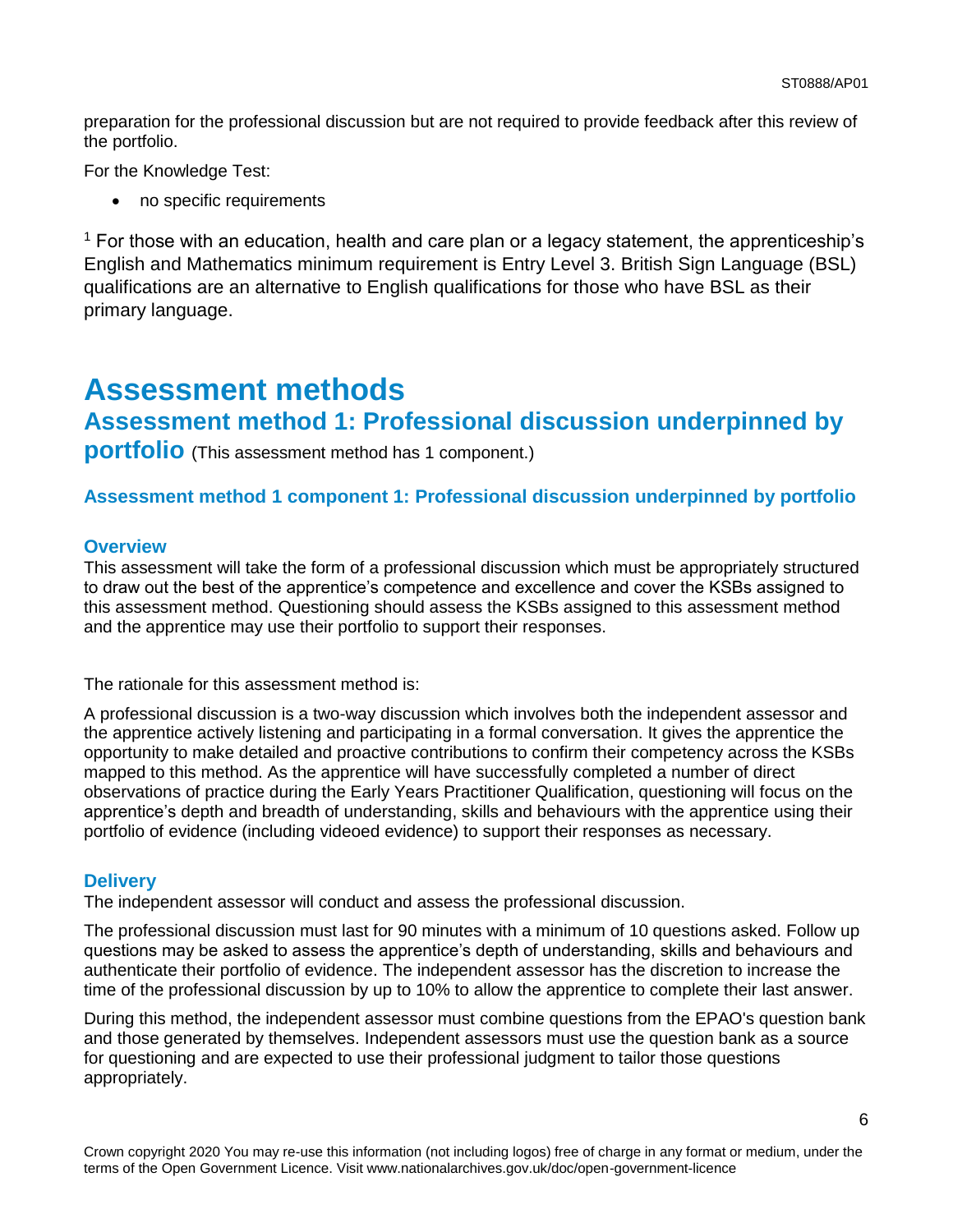The professional discussion will be conducted as set out here:

The independent assessor will conduct and assess the professional discussion. Prior to the professional discussion, the independent assessor must have reviewed the apprentice's portfolio in preparation for this assessment. The portfolio must be available to the EPAO 2 weeks before the Professional Discussion. The videoed evidence cannot be taken off the employer's premises and may be viewed immediately before the professional discussion if this takes place face-to-face.

At the start of the discussion, the independent assessor must reassure the apprentice that all information presented during the discussion will be held confidentially. The only exceptions to this will be where the child is deemed to be at risk, for example, if a safeguarding issue is described that has not been previously reported. Further time may be granted for apprentices with appropriate needs, inline with the EPAOs Reasonable Adjustments policy. During this method, the independent assessor must combine questions from the EPAO's question bank and those generated by themselves. Questions from the question bank will be used as assessor starter questions but will be followed up with those generated by the assessor allowing the apprentice the opportunity to demonstrate competence at the highest grade possible.

The discussion should be a 1:1 conversation, underpinned by the portfolio. Both the assessor and the apprentice must have access to the portfolio during the discussion.

Video conferencing can be used to conduct the professional discussion, but the EPAO must have processes in place to verify the identity of the apprentice and ensure the apprentice is not being aided in some way. Video conferencing is only practical if the assessor has visited the employer's site to view the videoed evidence prior to the professional discussion, or if there is no video evidence.

The independent assessor must use the assessment tools and procedures that are set by the EPAO to record the professional discussion.

The independent assessor will make all grading decisions.

#### **Venue**

The professional discussion should take place in a quiet room, free from distractions and influence.

The professional discussion can take place in any of the following:

- · employer's premises
- · a suitable venue selected by the EPAO (for example a training provider's premises)

#### **Other relevant information**

A question bank must be developed by EPAOs. The 'question bank' must be of sufficient size to prevent predictability and the EPAO must review it regularly (at least once a year) to ensure that it, and its content, are fit for purpose. The questions relating to the underpinning KSBs, must be varied yet allow assessment of the relevant KSBs.

EPAOs must ensure that apprentices have a different set of questions in the case of re-sits/re-takes.

Independent assessors must be developed and trained by the EPAO in the conduct of professional discussions and reaching consistent judgement.

EPAOs will produce the following material to support this assessment method:

outline of the assessment method's requirements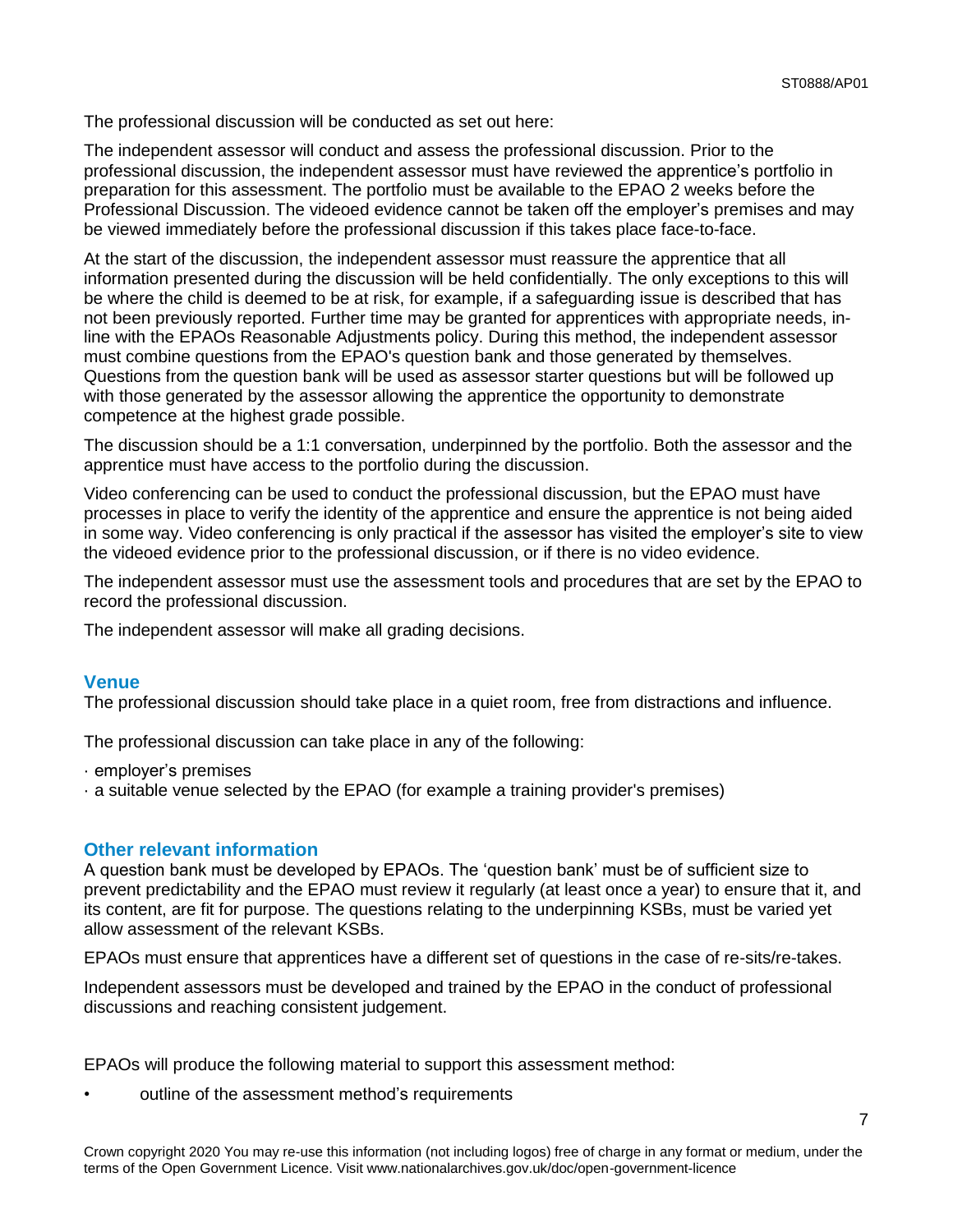- marking materials
- Independent assessor training materials
- Grading guidance
- A question bank
- Assessment recording documentation

#### **Assessment method 2: Knowledge Test** (This assessment method has 1 component.)

#### **Assessment method 2 component 1: Knowledge Test**

#### **Overview**

The rationale for this assessment method is:

A knowledge test is a controlled assessment which consists of a series of questions in which apprentices are asked to provide a response. It is an accurate and reliable way of assessing those knowledge elements which have a clear correct/incorrect response.

#### **Test Format**

The test can be:

- · computer based
- · paper based

It will consist of 40 questions.

These questions will consist of:

· Closed response questions (i.e. multiple-choice questions)

#### **Test administration**

The multiple-choice questions will have four options of which one will be correct. Apprentices must have 60 minutes to complete the test. The test consists of 40 questions. A minimum of 26 questions need to answered correctly for a pass. Of the 26 questions answered correctly, these must include a 3 of 5 questions relating to K5, and 3 of 5 questions relating to K8.

The test is closed book which means that the apprentice cannot refer to reference books or materials.

Apprentices must take the test in a suitably controlled environment that is a quiet space, free of distractions and influence, in the presence of an invigilator. The invigilator may be the independent assessor, or another external person employed by the EPAO or specialised (proctor) software, if the test can be taken on-line. The EPAO is required to have an invigilation policy that will set out how the test is to be carried out. This will include specifying the most appropriate ratio of apprentices to invigilators to best take into account the setting and security required in administering the test.

The EPAO is responsible for ensuring the security of testing they administer to ensure the test remains valid and reliable (this includes any arrangements made using online tools).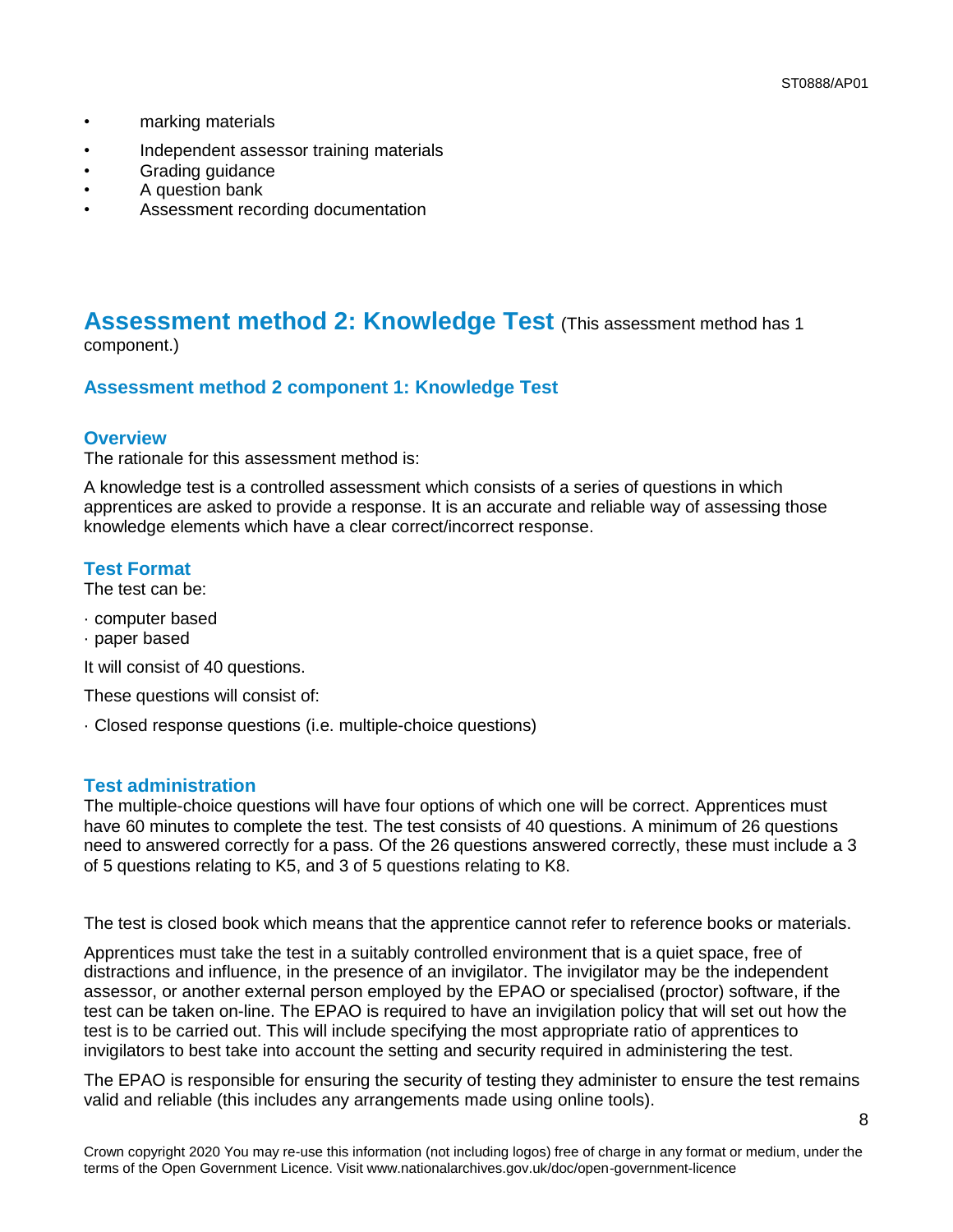The EPAO must verify the suitability of the venue for taking the test and the identity of the person taking the test.

#### **Marking**

Tests must be marked by independent assessors or markers employed by the EPAO following a marking guide produced by the EPAO. Alternatively, marking by computer is permissible where questions types allow this.

Any incorrect or missing answers must be assigned zero marks. A correct response will be assigned one mark.

#### **Question and resources development**

Questions must be written by EPAOs and must be relevant to the occupation and assess KSBs mapped to this assessment method. It is recommended that this be done in consultation with employers of this occupation. EPAOs should also maintain the security and confidentiality of their questions when consulting employers. EPAOs must develop a test specification and 'question banks' of sufficient size to prevent predictability and review them regularly (and at least once a year) to ensure the specification, and the questions they contain, are fit for purpose. The test questions must be varied yet assess the relevant KSBs.

EPAOs must ensure that apprentices have a different set of questions in the case of re-sits/re-takes.

#### **Required supporting material**

As a minimum EPAOs will produce the following material to support this method:

- a test specification
- a question bank
- assessment recording documentation
- sample test and mark scheme
- live test and mark scheme
- analysis reports which show areas of weakness for completed tests and an invigilation policy.

### <span id="page-8-0"></span>**Reasonable adjustments**

The EPAO must have in place clear and fair arrangements for making reasonable adjustments to the assessment methods for the EPA for this apprenticeship standard. This should include how an apprentice qualifies for reasonable adjustment and what reasonable adjustments will be made. The adjustments must maintain the validity, reliability and integrity of the assessment methods outlined in this EPA plan.

## **Weighting of assessment methods**

All assessment methods are weighted equally in their contribution to the overall EPA grade.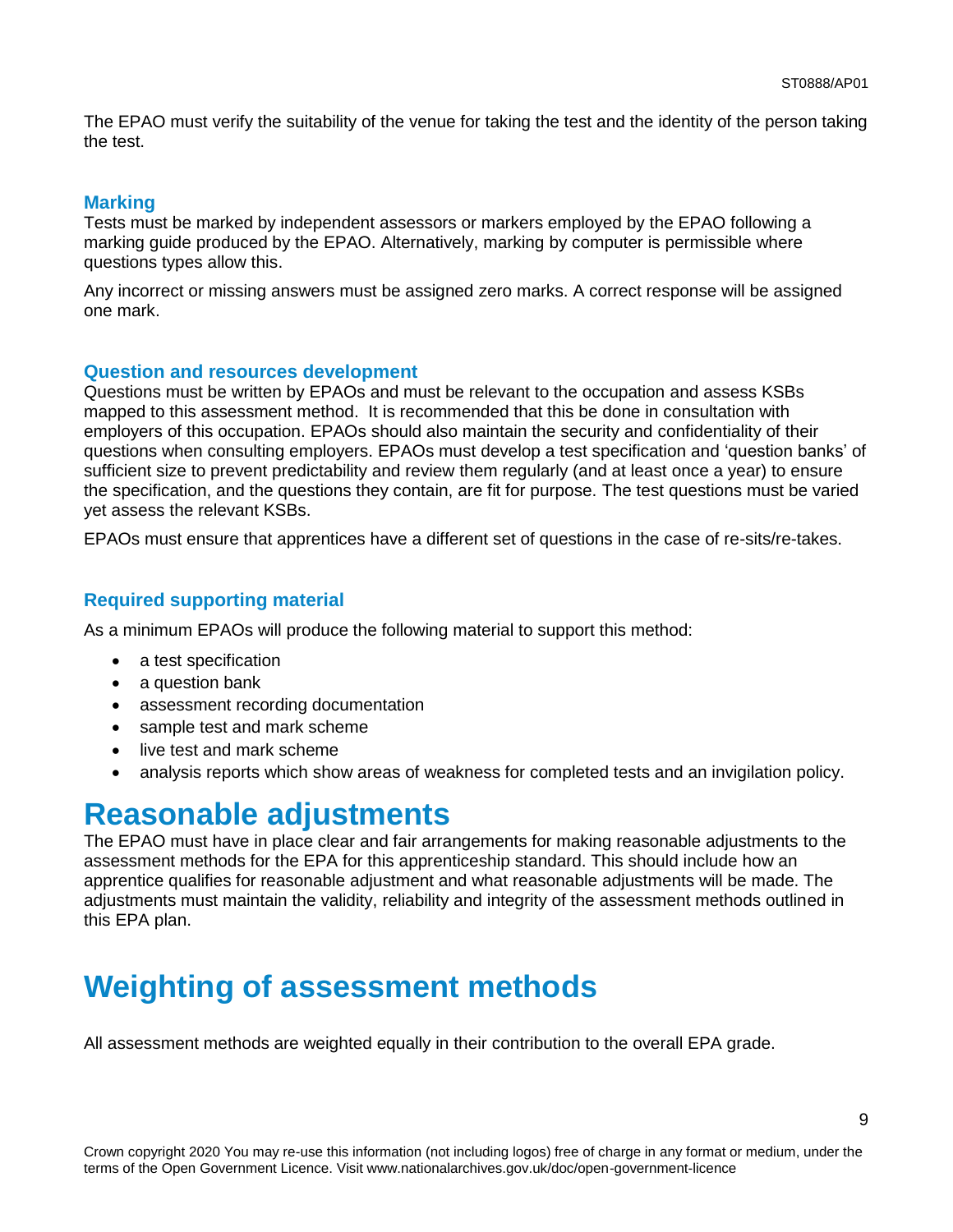### <span id="page-9-0"></span>**Grading Assessment method 1: Professional discussion underpinned by portfolio**

| <b>KSBs</b>              | Fail                               | <b>Pass</b>                                                                                                                                                                                                                | <b>Distinction</b>                                                                                                                                                                                                           |
|--------------------------|------------------------------------|----------------------------------------------------------------------------------------------------------------------------------------------------------------------------------------------------------------------------|------------------------------------------------------------------------------------------------------------------------------------------------------------------------------------------------------------------------------|
|                          | Does not meet the<br>pass criteria | Must meet all of the pass<br>criteria                                                                                                                                                                                      | Must meet all of the pass and<br>all of the distinction criteria                                                                                                                                                             |
| K4, S1,<br><b>B1, B5</b> | Does not meet the<br>pass criteria | Explains how they support<br>babies and young children<br>through a range of common<br>transitions, e.g. moving<br>home and going to school.<br>Explains how they inspire<br>young children and adapts                     | Explains how they support the<br>babies, young children and<br>parents through a range of<br>challenging transitions, e.g. the<br>child not coping with the<br>transition.                                                   |
|                          |                                    | their approach to meet the<br>needs of the individual<br>child.                                                                                                                                                            |                                                                                                                                                                                                                              |
| S <sub>2</sub>           | Does not meet the<br>pass criteria | Describes the key indicators<br>to look for that may suggest<br>a child is in danger or at risk<br>of serious harm or abuse<br>and the procedures to be<br>followed to protect the child.                                  | Explains the benefits of<br>recognising those key<br>indicators early and the<br>potential consequences of not<br>doing so.                                                                                                  |
| K9, S3                   | Does not meet the<br>pass criteria | Explains their responsibility<br>to risk assessment and<br>describes how they fulfil<br>that responsibility in the<br>work setting and during off<br>site visits.                                                          |                                                                                                                                                                                                                              |
| S <sub>4</sub>           | Does not meet the<br>pass criteria | Explains how they carry out<br>practices through various<br>tasks that help the<br>prevention and control of<br>infection-e.g. hand<br>washing, food preparation,<br>dealing with spillages,<br>disposal of waste and PPE. | Describes when they have<br>recognised an opportunity to<br>reduce the risk of spreading<br>infection in the setting, e.g. by<br>educating others on good<br>practice or making<br>recommendations to their line<br>manager. |
| S <sub>5</sub>           | Does not meet the<br>pass criteria | Describes how they use<br>equipment, furniture and<br>materials safely and follows<br>manufacturer's instructions<br>and settings requirements<br>fully.                                                                   |                                                                                                                                                                                                                              |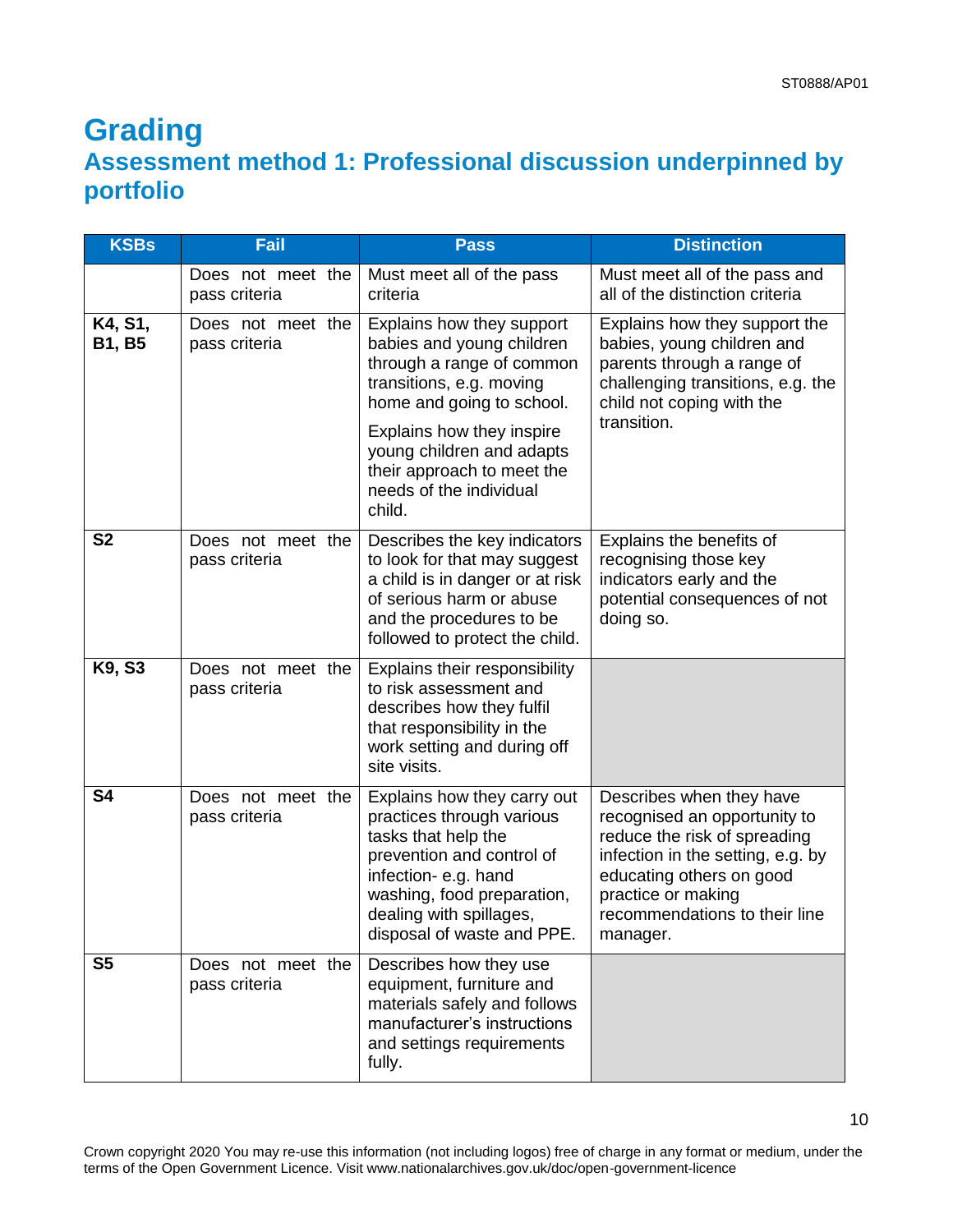| S <sub>6</sub>            | Does not meet the<br>pass criteria | Outlines a variety of ways in<br>which they support children<br>to be aware of personal<br>safety and the safety of<br>others and to develop<br>personal hygiene practices.                                                                                                                                                                                                                                             |                                                                                                                 |
|---------------------------|------------------------------------|-------------------------------------------------------------------------------------------------------------------------------------------------------------------------------------------------------------------------------------------------------------------------------------------------------------------------------------------------------------------------------------------------------------------------|-----------------------------------------------------------------------------------------------------------------|
| K14, S7,<br><b>B1, B5</b> | Does not meet the<br>pass criteria | Outlines the current dietary<br>guidance for early years<br>and explains the ways in<br>which they support the<br>promotion of healthy<br>lifestyles in line with current<br>guidance $-$ e.g., by<br>encouraging babies and<br>young children to consume<br>healthy and balanced<br>meals, snacks and drinks,<br>and /or by being physically<br>active through planned and<br>spontaneous activity<br>through the day. |                                                                                                                 |
| S <sub>8</sub>            | Does not meet the<br>pass criteria | Describes how they carry<br>out physical care routines to<br>meet a child's individual<br>needs in a respectful way,<br>e.g. eating, nappy<br>changing, potty/ toilet<br>training, care of skin and<br>rest and sleep                                                                                                                                                                                                   |                                                                                                                 |
| S9, S12                   | Does not meet the<br>pass criteria | Explains how they<br>communicate effectively<br>through written and oral<br>means to exchange<br>information with both<br>children, adults including<br>colleagues and<br>professionals in everyday<br>situations                                                                                                                                                                                                       | Explains how they adapt their<br>communication methods or<br>approach, as appropriate to<br>the situation.      |
| S10, S11,<br><b>S16</b>   | Does not meet the<br>pass criteria | Explains the techniques<br>they use to extend a child's<br>development and learning<br>through both verbal and<br>non-verbal communication<br>and encourages the use of<br>a range of communication<br>methods                                                                                                                                                                                                          | Justifies their choice of<br>techniques or communication<br>methods comparing with other<br>techniques/methods. |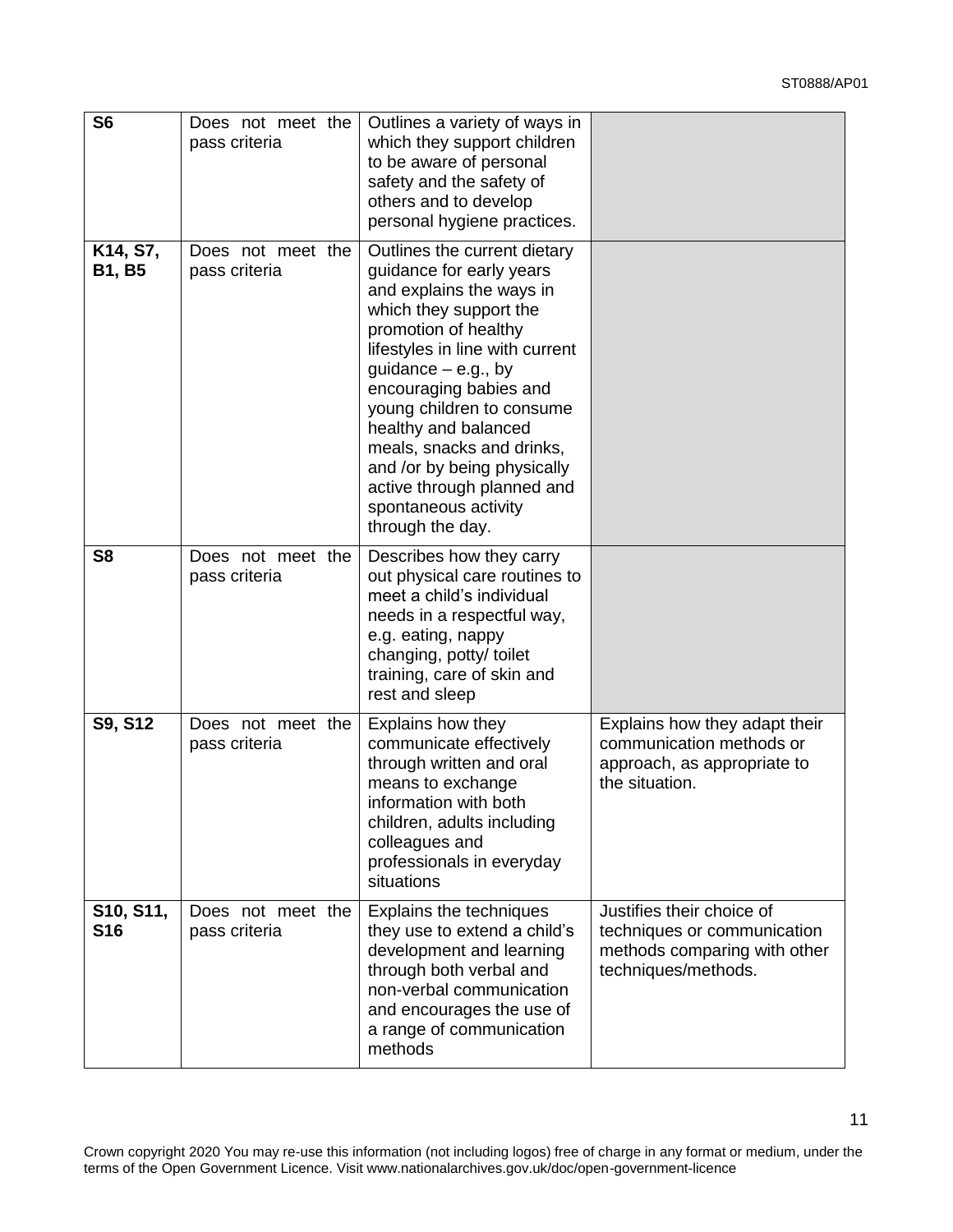| K22, K23,<br>S13, S22,<br><b>B4</b>                               | Does not meet the<br>pass criteria | Outlines how they work as<br>part of a team and with<br>other professionals to<br>identify and plan enabling<br>environments, activities,<br>play opportunities and<br>educational programmes,<br>both indoors and outdoors<br>to support the holistic<br>development of children by<br>using child initiated and<br>adult led approaches to<br>improve the outcomes for<br>children. | Outlines how they take the<br>lead to identify and plan<br>enabling environments,<br>activities, play opportunities<br>and educational programmes,<br>both indoors and outdoors to<br>support the holistic<br>development of children by<br>using child initiated and adult<br>led approaches to improve the<br>outcomes for children. |
|-------------------------------------------------------------------|------------------------------------|---------------------------------------------------------------------------------------------------------------------------------------------------------------------------------------------------------------------------------------------------------------------------------------------------------------------------------------------------------------------------------------|----------------------------------------------------------------------------------------------------------------------------------------------------------------------------------------------------------------------------------------------------------------------------------------------------------------------------------------|
|                                                                   |                                    | Outlines which specialist<br>aids, resources and<br>equipment are available to<br>aid the child's development<br>and how they are used<br>safely.                                                                                                                                                                                                                                     |                                                                                                                                                                                                                                                                                                                                        |
| S14, B1,<br><b>B3, B5</b>                                         | Does not meet the<br>pass criteria | Describes how they<br>implement and review<br>children's play, creativity,<br>social development and<br>learning with care and<br>compassion and clear away<br>after activities appropriately.                                                                                                                                                                                        |                                                                                                                                                                                                                                                                                                                                        |
|                                                                   |                                    | Describes how they share<br>the children's outcomes and<br>explains why that is<br>appropriate to the setting.                                                                                                                                                                                                                                                                        |                                                                                                                                                                                                                                                                                                                                        |
|                                                                   |                                    | Describes how they act as a<br>positive role model to<br>children.                                                                                                                                                                                                                                                                                                                    |                                                                                                                                                                                                                                                                                                                                        |
| K <sub>16</sub> , S <sub>15</sub> ,<br>S19, S20,<br><b>B2, B3</b> | Does not meet the<br>pass criteria | Describes different ways in<br>which they observe, assess,<br>plan and record the<br>required observational<br>assessment in line with<br>current curriculum<br>guidelines and as<br>appropriate to the setting.<br>Uses this to help inform<br>each child's individual<br>education plan<br>demonstrating respect,<br>honesty, trust and integrity.                                  | Justifies their choice of<br>methods used to observe,<br>assess, plan and record.                                                                                                                                                                                                                                                      |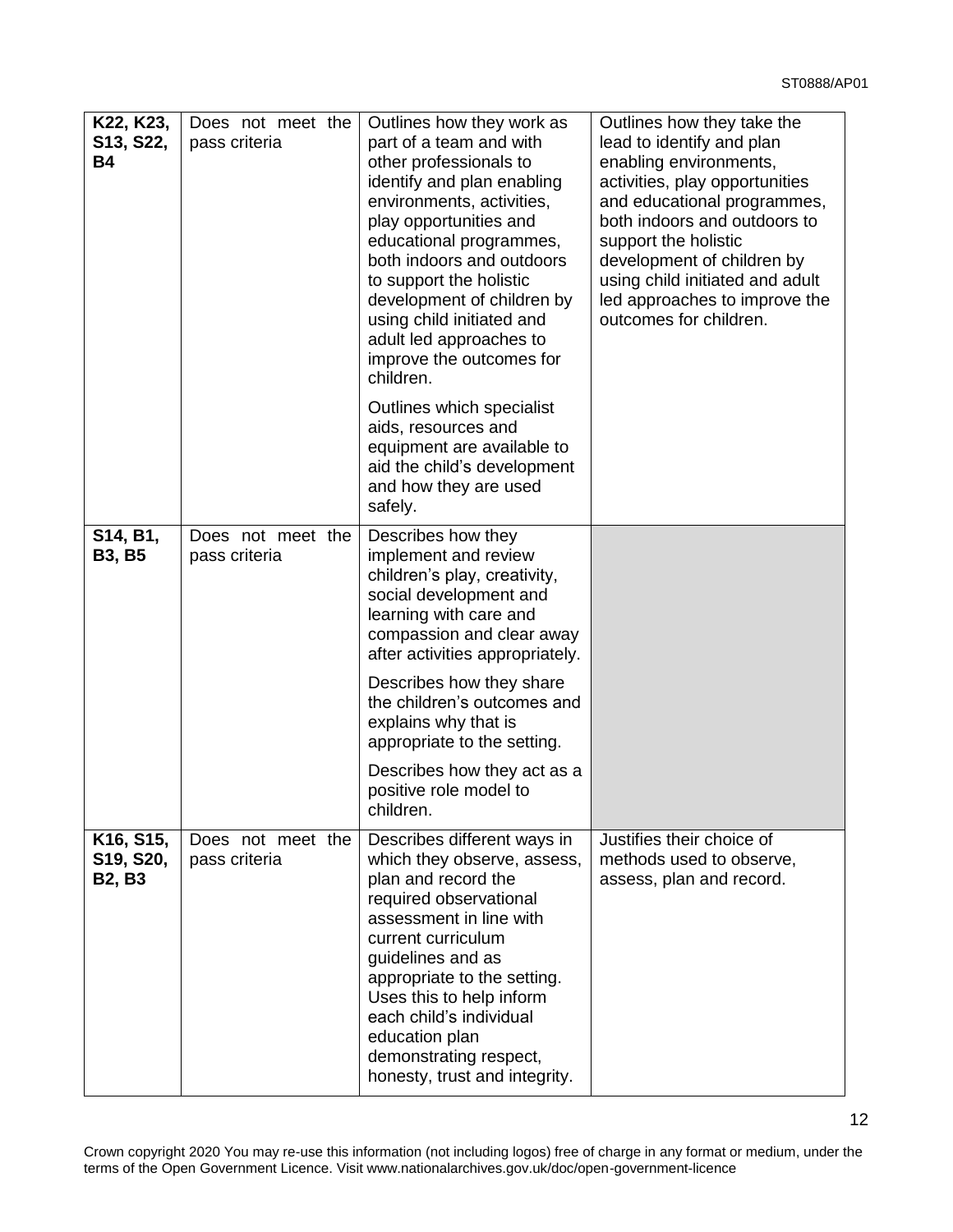13

| S17, B1,<br><b>B6</b>                   | Does not meet the<br>pass criteria | Describes how they use<br>age related expectations<br>and knowledge of stage of<br>development to support<br>mark making, reading,<br>writing and being read to<br>improve the outcomes for<br>the children. Explain how<br>they do this in a non-<br>discriminatory way                                                        |                                                                                      |
|-----------------------------------------|------------------------------------|---------------------------------------------------------------------------------------------------------------------------------------------------------------------------------------------------------------------------------------------------------------------------------------------------------------------------------|--------------------------------------------------------------------------------------|
| S18, B1,<br><b>B5, B6</b>               | Does not meet the<br>pass criteria | Describes how they use<br>age related expectations<br>and knowledge of stage of<br>development to support<br>mathematical learning<br>including numbers, number<br>patterns, counting, sorting<br>and matching to improve<br>the outcomes for the<br>children. Explain how they<br>do this in a non-<br>discriminatory way      |                                                                                      |
| K27, S21,<br>Β7                         | Does not meet the<br>pass criteria | Explains how they use<br>feedback, mentoring and/ or<br>supervisions to support their<br>professional development<br>activities and identify goals<br>and career opportunities.<br>Explains how their reflective<br>practice has improved the<br>outcomes for children and<br>helped them be a more<br>successful practitioner. | Describes when they have<br>supported other colleagues by<br>sharing best practices. |
| K13, S23,<br>S24, S25,<br><b>B3, B2</b> | Does not meet the<br>pass criteria | Describes how they engage<br>with parents and carers to<br>educate on matters<br>regarding the baby's/ child's<br>health, wellbeing, learning<br>and development and<br>describe the techniques<br>they use to encourage<br>better care and education at<br>home.                                                               |                                                                                      |
| K6                                      | Does not meet the<br>pass criteria | Describes the settings<br>policies and procedures in<br>relation to safeguarding and<br>child protection                                                                                                                                                                                                                        |                                                                                      |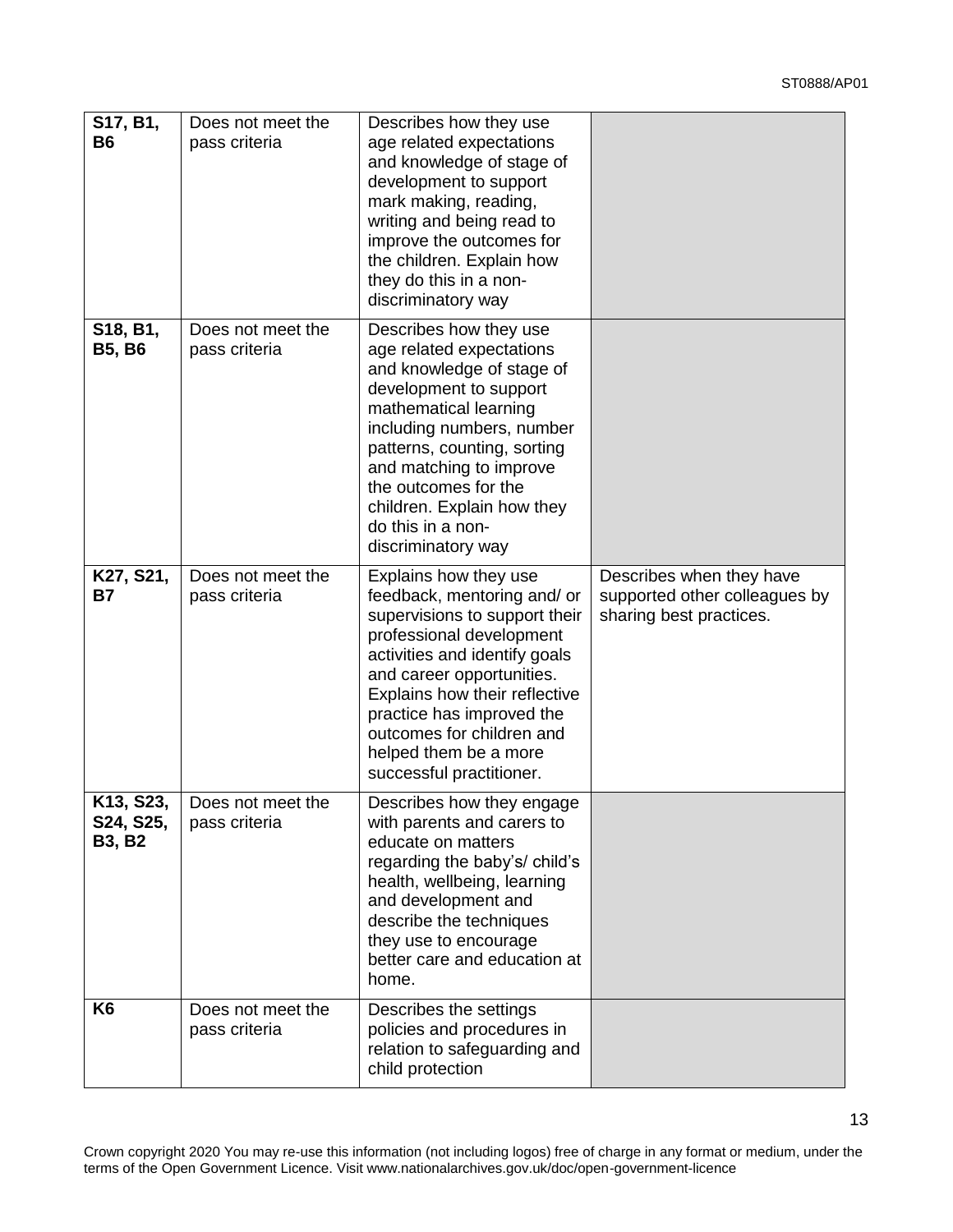14

| <b>K7</b>       | Does not meet the<br>pass criteria | Describe own role and<br>responsibilities in relation to<br>safeguarding and security,<br>including child protection,<br>reporting and confidentiality<br>of information                                                                                                       |  |
|-----------------|------------------------------------|--------------------------------------------------------------------------------------------------------------------------------------------------------------------------------------------------------------------------------------------------------------------------------|--|
| K <sub>10</sub> | Does not meet the<br>pass criteria | Describes own role and<br>responsibilities, including<br>reporting, in the event of a<br>baby or young child<br>requiring medical / dental<br>attention, a non-medical<br>incident or emergency and<br>identifying risks and<br>hazards                                        |  |
| K11             | Does not meet the<br>pass criteria | Describes the work settings<br>procedures for receiving,<br>storing, recording,<br>administration and the safe<br>disposal of medicines                                                                                                                                        |  |
| <b>K24</b>      | Does not meet the<br>pass criteria | Outlines how to access<br>work place policies and<br>procedures and their own<br>responsibilities and<br>accountabilities relating to<br>these                                                                                                                                 |  |
| <b>K26</b>      | Does not meet the<br>pass criteria | Describes own<br>responsibilities in terms of<br>reporting, whistleblowing,<br>protecting and promoting<br>the welfare of children,<br>safeguarding,<br>confidentiality, information<br>sharing and use of<br>technology and their<br>contribution in keeping<br>children safe |  |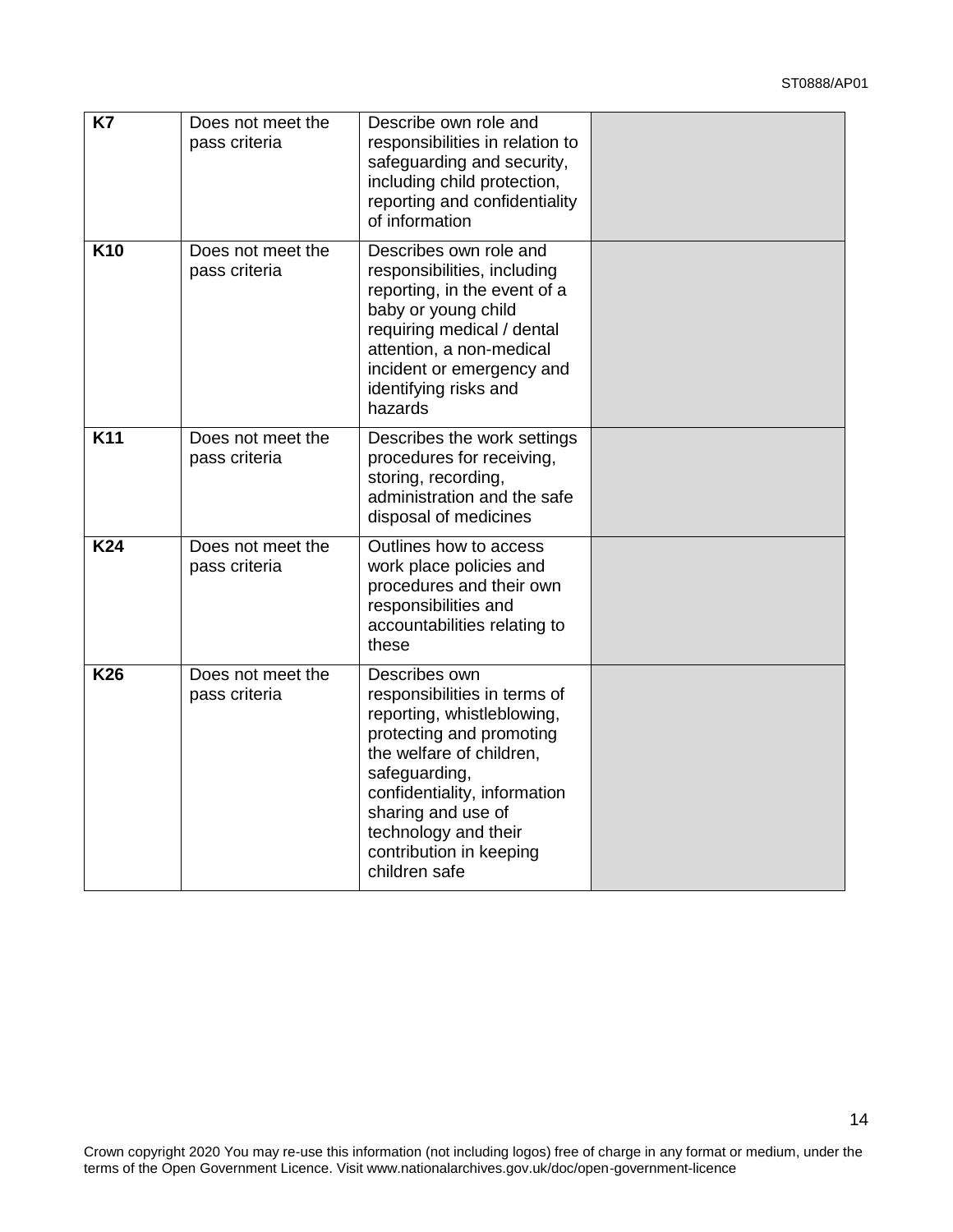### **Assessment method 2: Knowledge Test**

| <b>KSBs</b>                                                                | Fail                                                                                                        | Pass                                                                                                                                                                                                                                                                     | <b>Distinction</b>                                                                                                                                                                                                                                                                        |
|----------------------------------------------------------------------------|-------------------------------------------------------------------------------------------------------------|--------------------------------------------------------------------------------------------------------------------------------------------------------------------------------------------------------------------------------------------------------------------------|-------------------------------------------------------------------------------------------------------------------------------------------------------------------------------------------------------------------------------------------------------------------------------------------|
| K1, K2, K3, K5, K8<br>K12, K15, K17, K18<br>K19, K20, K21, K25<br>K28, K29 | Does not meet<br>the pass criteria.<br>The apprentice<br>correctly<br>answers less<br>than 26<br>questions. | Meets the pass criteria.<br>The apprentice must<br>answer correctly a<br>minimum of 26<br>questions out of 40 to<br>achieve a pass. Of the<br>26 questions answered<br>correctly, these must<br>include 3 questions<br>relating to K5, and 3<br>questions relating to K8 | Meets the distinction<br>criteria. The apprentice<br>must answer correctly a<br>minimum of 32<br>questions out of 40 to<br>achieve a distinction. Of<br>the 32 questions<br>answered correctly,<br>these must include 3<br>questions relating to<br>K5, and 3 questions<br>relating to K8 |

The following grade boundaries apply to the test:

| Grade              | Minimum mark | <b>Maximum mark</b> |
|--------------------|--------------|---------------------|
| <b>Distinction</b> | 32           | 40                  |
| <b>Pass</b>        | 26           | 31                  |
| Fail               |              | 25                  |

#### **Overall EPA grading**

Both EPA methods must be passed for the EPA to be passed overall. Performance in the EPA will determine the apprenticeship grade of fail, pass, or distinction.

Apprentices must gain a pass in both methods to be awarded a pass. Apprentices must gain a distinction in both the professional discussion and the test to be awarded a distinction.

EPAOs must combine the individual assessment method grades to determine the overall EPA grade.

Apprentices who fail one or more assessment method will be awarded an overall EPA 'fail'.

Grades from individual assessment methods should be combined in the following way to determine the grade of the EPA as a whole: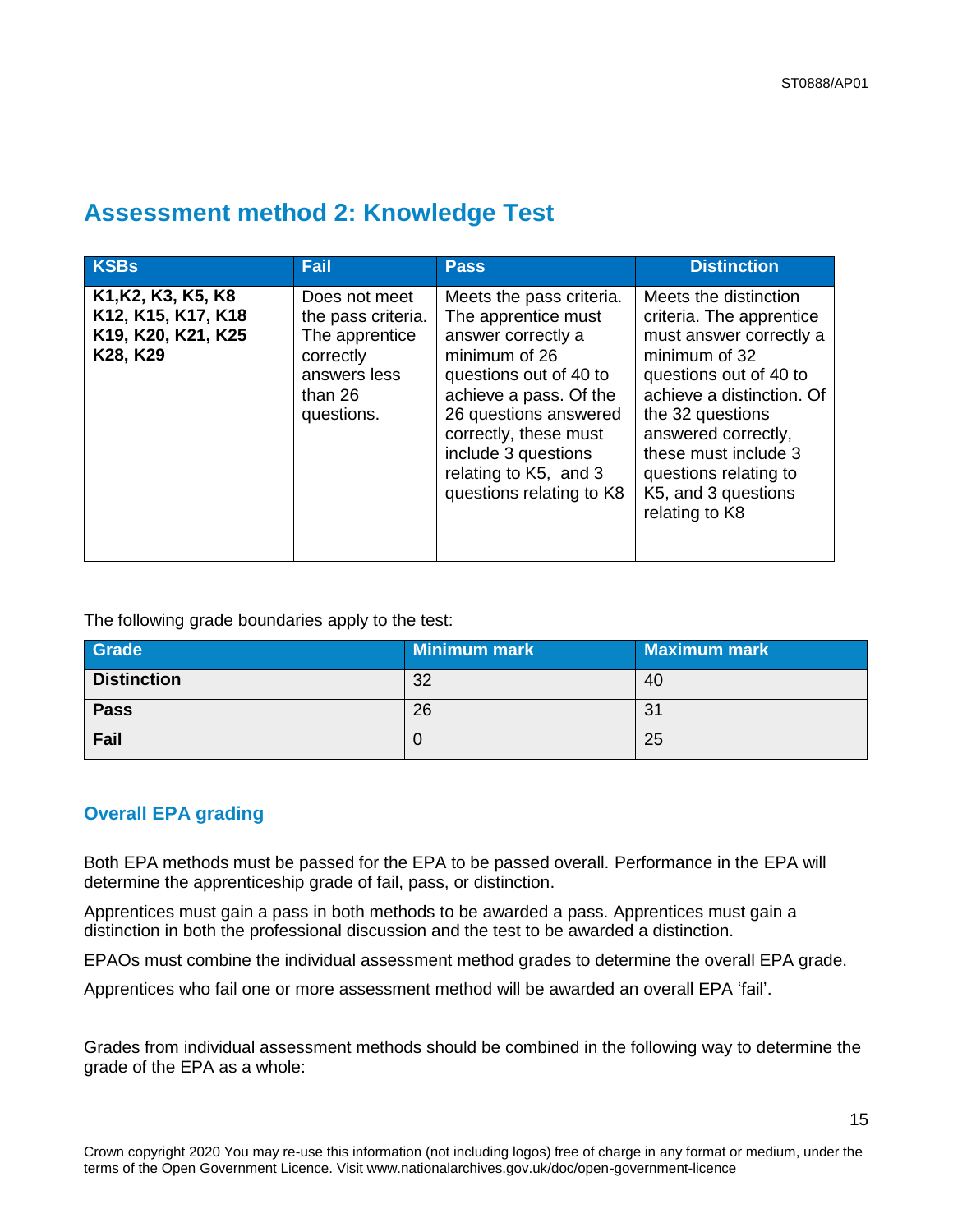| <b>Assessment method</b><br>$\vert$ 1 | <b>Assessment method</b><br>$\overline{2}$ | <b>Overall grading</b> |
|---------------------------------------|--------------------------------------------|------------------------|
| Fail                                  | Fail                                       | Fail                   |
| Fail                                  | Pass                                       | Fail                   |
| Fail                                  | <b>Distinction</b>                         | Fail                   |
| Pass                                  | Fail                                       | Fail                   |
| Pass                                  | Pass                                       | Pass                   |
| Pass                                  | <b>Distinction</b>                         | Pass                   |
| <b>Distinction</b>                    | Fail                                       | Fail                   |
| <b>Distinction</b>                    | Pass                                       | Pass                   |
| <b>Distinction</b>                    | <b>Distinction</b>                         | <b>Distinction</b>     |

## <span id="page-15-0"></span>**Re-sits and re-takes**

Apprentices who fail one or more assessment method will be offered the opportunity to take a re-sit or a re-take at the employer's discretion. A re-sit does not require further learning, whereas a re-take does.

Apprentices should have a supportive action plan to prepare for the re-sit or a re-take. The apprentice's employer will need to agree that either a re-sit or re-take is an appropriate course of action.

An apprentice who fails an assessment method, and therefore the EPA in the first instance, will be required to re-sit or re-take any failed assessment methods only.

The timescales for a resit/retake is agreed between the employer and EPAO. A resit is typically taken within 3 months of the EPA outcome notification. The timescale for a retake is dependent on how much re-training is required and is typically taken within 3 months of the EPA outcome notification. All assessment methods must be taken within a 6-month period, otherwise the entire EPA will need to be resat/retaken.

Re-sits and re-takes are not offered to apprentices wishing to move from pass to distinction.

Where any assessment method has to be re-sat or re-taken, the apprentice will be awarded a maximum EPA grade of pass, unless the EPAO determines there are exceptional circumstances requiring a re-sit or re-take.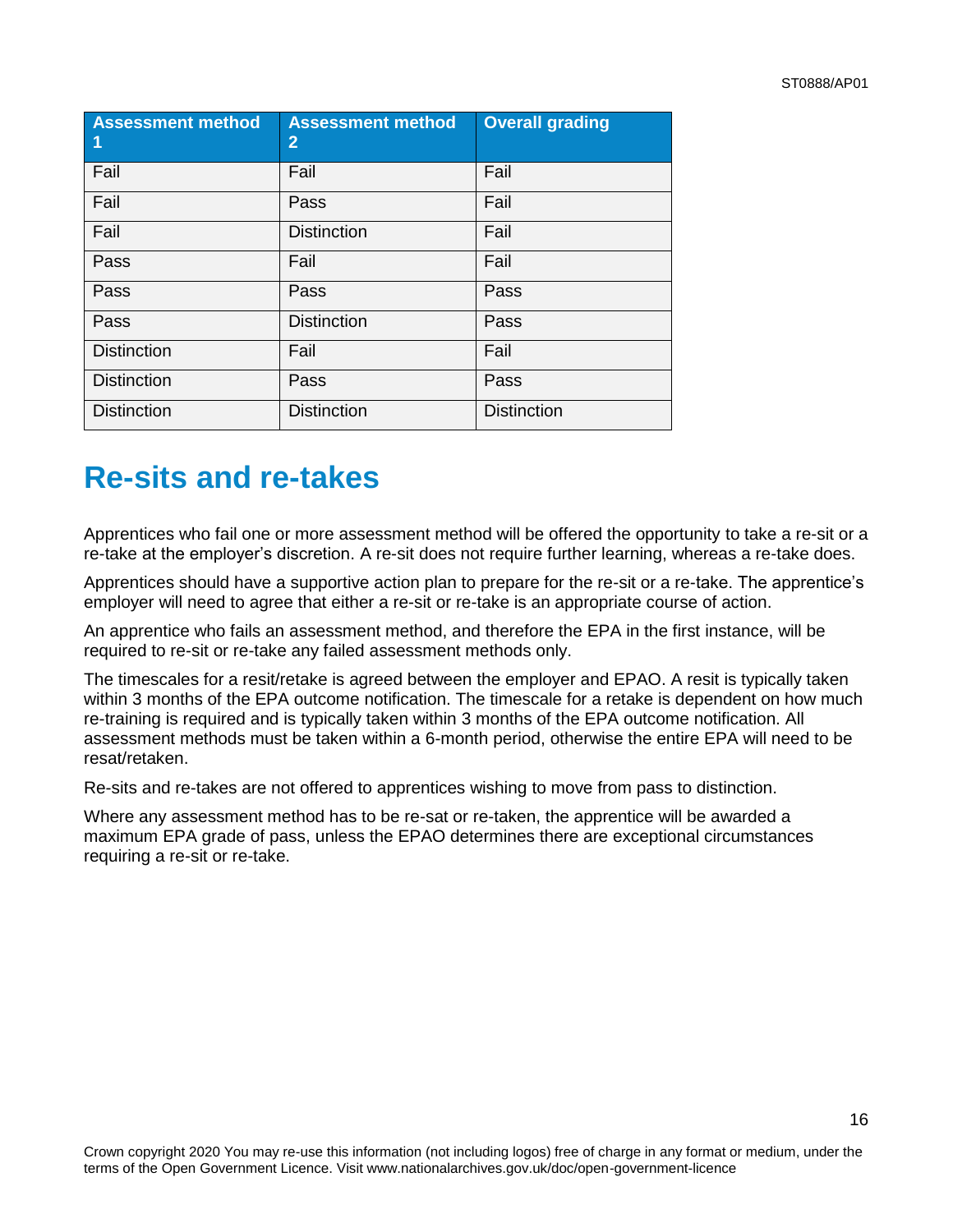# <span id="page-16-0"></span>**Roles and responsibilities**

| <b>Role</b> | <b>Responsibility</b>                                                                                                                                                                                                                                                                                                                                                                                                                                                                                                                                                                                                                                                                                                                                                                                                                                                                                                                                                                                                                                                       |
|-------------|-----------------------------------------------------------------------------------------------------------------------------------------------------------------------------------------------------------------------------------------------------------------------------------------------------------------------------------------------------------------------------------------------------------------------------------------------------------------------------------------------------------------------------------------------------------------------------------------------------------------------------------------------------------------------------------------------------------------------------------------------------------------------------------------------------------------------------------------------------------------------------------------------------------------------------------------------------------------------------------------------------------------------------------------------------------------------------|
| Apprentice  | • participate in development opportunities to improve their<br>knowledge skills and behaviours as outlined in the standard<br>• meet all gateway requirements when advised by the<br>employer<br>• understand the purpose and importance of EPA and<br>undertake EPA                                                                                                                                                                                                                                                                                                                                                                                                                                                                                                                                                                                                                                                                                                                                                                                                        |
| Employer    | • support the apprentice to achieve the KSBs outlined in the<br>standard to their best ability<br>• determines when the apprentice is working at or above the<br>level outlined in the standard and is ready for EPA<br>• select the EPAO<br>• confirm arrangements with EPAO for the EPA (who, when,<br>where) in a timely manner<br>• ensure apprentice is well prepared for the EPA<br>• should not be involved in the delivery of the EPA<br>ensure all appropriate permissions are received from<br>parents/careers<br>• ensure video is included in the portfolio where possible<br>except where there may safeguarding concerns<br>• ensure observation recordings are only viewed on site where<br>the observations have been recorded.                                                                                                                                                                                                                                                                                                                             |
|             | • should not be involved in the delivery of the EPA                                                                                                                                                                                                                                                                                                                                                                                                                                                                                                                                                                                                                                                                                                                                                                                                                                                                                                                                                                                                                         |
| <b>EPAO</b> | As a minimum EPAOs should:<br>• understand the occupational role<br>• appoint administrators/invigilators and markers to<br>administer/invigilate and mark the EPA<br>• provide training and CPD to the independent assessors<br>they employ to undertake the EPA<br>• provide adequate information, advice and guidance<br>documentation to enable apprentices, employers and<br>providers to prepare for the EPA<br>• deliver the end-point assessment outlined in this EPA plan<br>in a timely manner<br>• prepare and provide all required material and resources<br>required for delivery of the EPA in-line with best practices<br>• use appropriate assessment recording documentation to<br>ensure a clear and auditable mechanism for providing<br>assessment decision feedback to the apprentice<br>• have no direct connection with the apprentice, their<br>employer or training provider i.e. there must be no conflict of<br>interest<br>• maintain robust internal quality assurance (IQA) procedures<br>and processes, and conduct these on a regular basis |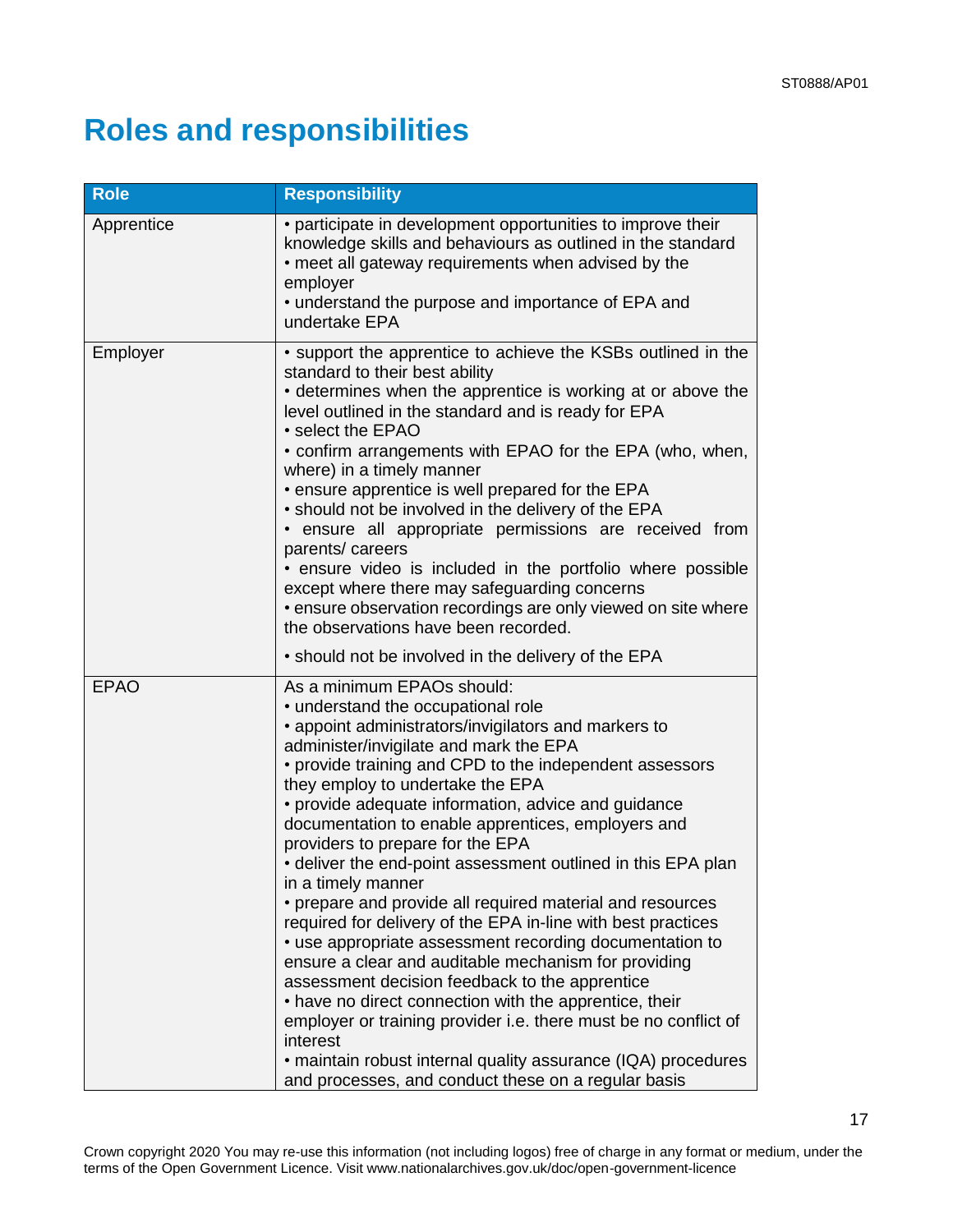|                      | • conform to the requirements of the nominated external<br>quality assurance body<br>• organise standardisation events and activities in<br>accordance with this plan's IQA section<br>• organise and conduct moderation of independent<br>assessors' marking in accordance with this plan<br>• arrange for certification with the relevant training provider                                                                                                                                                                                                                                                                                                                                                                                                                                                                                                              |
|----------------------|----------------------------------------------------------------------------------------------------------------------------------------------------------------------------------------------------------------------------------------------------------------------------------------------------------------------------------------------------------------------------------------------------------------------------------------------------------------------------------------------------------------------------------------------------------------------------------------------------------------------------------------------------------------------------------------------------------------------------------------------------------------------------------------------------------------------------------------------------------------------------|
| Independent assessor | As a minimum an independent assessor should:<br>• are up to date knowledge and expertise of the subject<br>matter<br>• understand the standard and assessment plan<br>• deliver the end-point assessment in-line with the EPA plan<br>• comply to the IQA requirements of the EPAO<br>• be independent of the apprentice, their employer and<br>training provider(s) i.e. there must be no conflict of interest<br>• satisfy the criteria outlined in this EPA plan<br>• hold or be working towards an independent assessor<br>qualification e.g. A1 and have had training from their EPAO<br>in terms of good assessment practice, operating the<br>assessment tools and grading<br>• have the capability to assess the apprentice at this level<br>• attend the required number of EPAOs standardisation and<br>training events per year (as defined in the IQA section) |
| Training provider    | As a minimum the training provider should:<br>• work with the employer to ensure that the apprentice is<br>given the opportunities to develop the KSBs outlined in the<br>standard and monitor their progress during the on-<br>programme period<br>• advise the employer, upon request, on the apprentice's<br>readiness for EPA prior to the gateway<br>• plays no part in the EPA itself                                                                                                                                                                                                                                                                                                                                                                                                                                                                                |
| Invigilator          | As a minimum, invigilators should:<br>• attend induction training as directed by the EPAO<br>• have no direct connection or conflict of interest with the<br>apprentice, their employer or training provider; in all<br>instances, including when the EPAO is the training provider<br>(i.e. HEI)<br>• invigilate and supervise apprentices during tests and in<br>breaks during assessment methods to prevent malpractice in<br>accordance with the EPAO's invigilation procedures                                                                                                                                                                                                                                                                                                                                                                                        |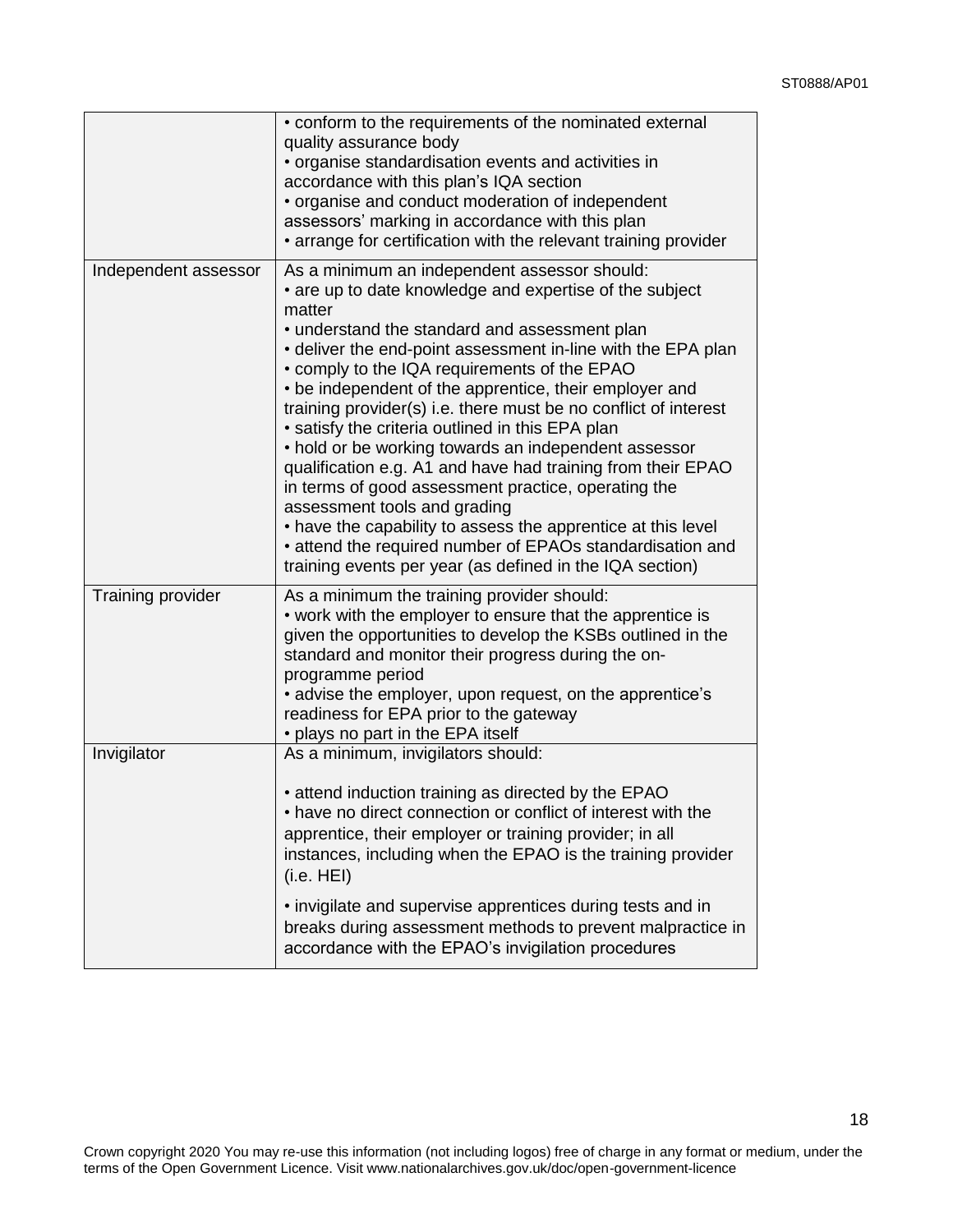# <span id="page-18-0"></span>**Internal Quality Assurance (IQA)**

Internal quality assurance refers to the requirements that EPA organisations must have in place to ensure consistent (reliable) and accurate (valid) assessment decisions. EPA organisations for this EPA must:

- appoint independent assessors who have knowledge of the following occupational areas: The early years sector
- appoint independent assessors who have recent relevant experience of the occupation/sector at least the same level as the apprentice gained in the last two years or significant experience of the occupation/sector.
- appoint independent assessors who are competent to deliver the end-point assessment and who meet the following minimum requirements:
	- o Must hold a recognised assessing qualification such as A1/ or Training Assessment and Quality Assurance(TAQA)
	- $\circ$  Maintain (and produce on request) an up-to-date and accurate record of their CPD activities which should equate to at least 5 days CPD in the last year
	- o Undertake or check enhanced criminal records checks and barred list checks
- provide training for independent assessors in terms of good assessment practice, operating the assessment tools and grading
- have robust quality assurance systems and procedures that support fair, reliable and consistent assessment across the organisation and over time
- operate induction training and standardisation events for independent assessors when they begin working for the EPAO on this standard and before they deliver an updated assessment method for the first time
- ensure independent assessors attend standardisation events on an ongoing basis and at least once per year

# <span id="page-18-1"></span>**Affordability**

Affordability of the EPA will be aided by using at least some of the following practice:

- · online assessment
- · using an employer's premises
- <span id="page-18-2"></span>· assessing multiple apprentices simultaneously in the knowledge test

## **Professional body recognition**

Professional body recognition is not relevant to this occupational apprenticeship.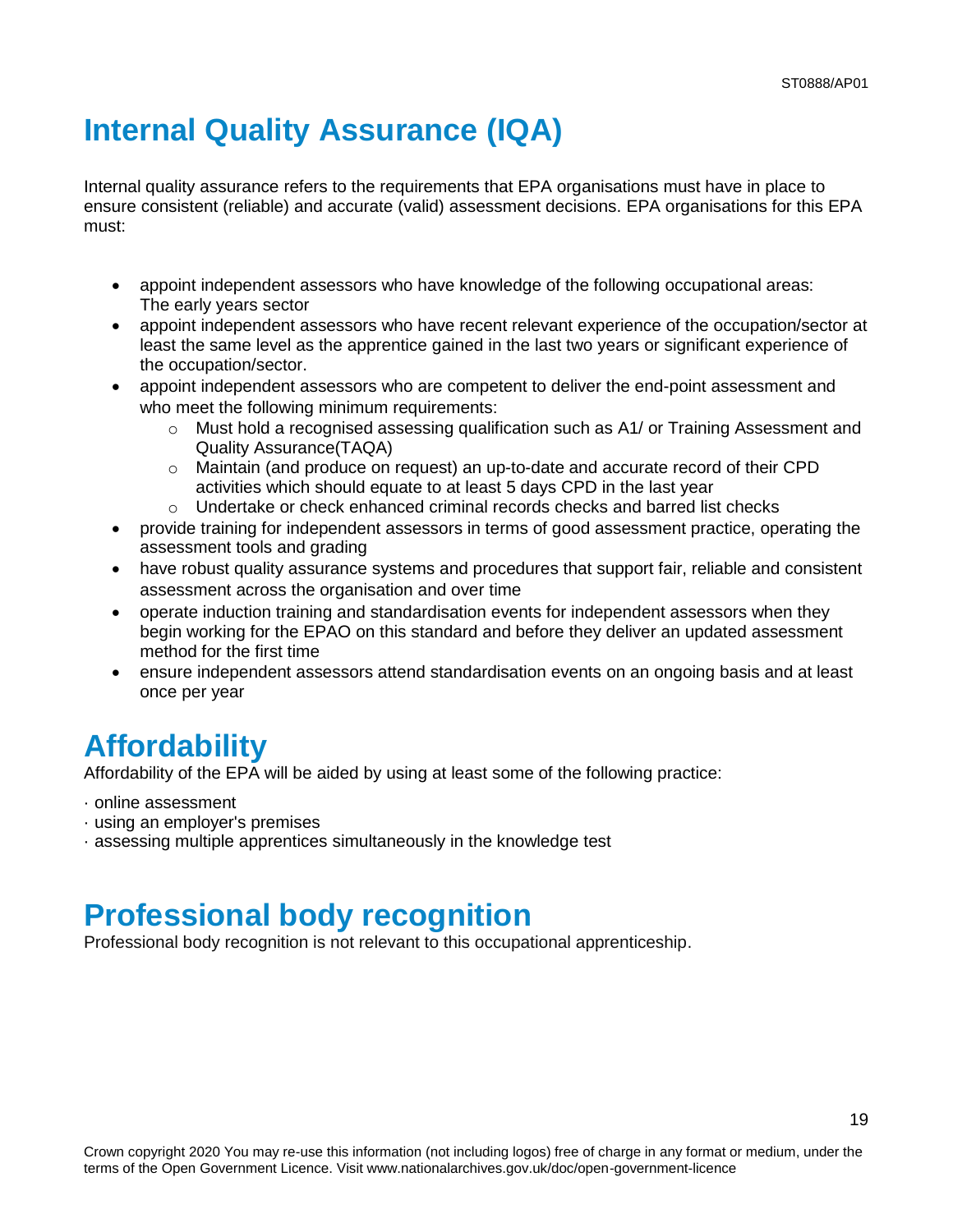# <span id="page-19-0"></span>**Mapping of knowledge, skills and behaviours (KSBs)**

### **Assessment method 1: Professional discussion underpinned by portfolio**

| K6 Safeguarding policies and procedures, including child protection and online safety.                                                                                                                                                  |
|-----------------------------------------------------------------------------------------------------------------------------------------------------------------------------------------------------------------------------------------|
| K7 Own role and responsibilities in relation to safeguarding and security, including child protection,<br>reporting and confidentiality of information.                                                                                 |
| K10 Own role and responsibilities, including reporting, in the event of a baby or young child requiring<br>medical/ dental attention, a non-medical incident or emergency and identifying risks and hazards.                            |
| K11 The work settings procedures for receiving, storing, recording, administration and the safe<br>disposal of medicines.                                                                                                               |
| K23 Own role and expected behaviours and the roles of colleagues and the team.                                                                                                                                                          |
| K26 Own responsibilities when following procedures in the work setting for reporting, whistleblowing,<br>protecting and promoting the welfare of children, safeguarding, confidentiality, information sharing<br>and use of technology. |
| K4 The significance of attachment, the key person's role and how transitions and other significant<br>events impact children.                                                                                                           |
| K9 Risks and hazards in the work setting and during off site visits.                                                                                                                                                                    |
| K13 The impact of health and wellbeing on children's development.                                                                                                                                                                       |
| K14 The current dietary guidance for early years and why it is important for babies and young<br>children to have a healthy balanced diet and be physically active.                                                                     |
| K16 The statutory framework, including the learning and development requirements for babies and<br>young children that must be implemented by your setting.                                                                             |

**K22** What specialist aids, resources and equipment are available for the children you work with and how to use these safely.

**K24** How to access workplace policies and procedures and your own responsibilities and accountabilities relating to these.

**K27** The importance of reflective practice and continued professional development to improve own skills and early years practice.

#### **Skills**

**Knowledge**

**S1** Support babies and young children through a range of transitions such as moving onto school, moving house or the birth of a sibling.

**S2** Recognise when a child is in danger, at risk of serious harm or abuse and explain the procedures to be followed to protect them. Types of abuse including: domestic, neglect, physical, emotional, and sexual abuse.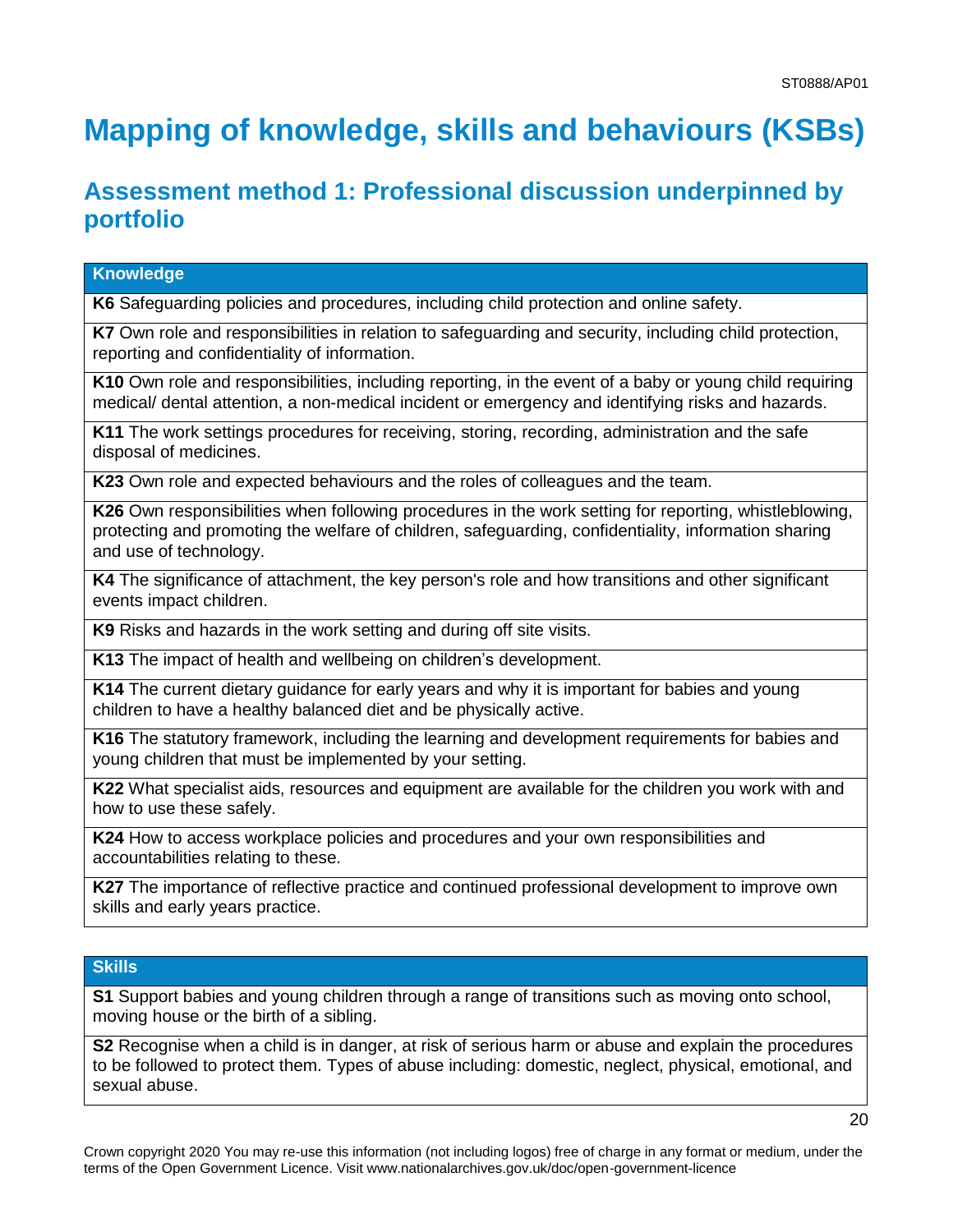**S3** Identify risks and hazards in the work setting and during off site visits relating to both children and staff.

**S4** Demonstrate skills and understanding for the prevention and control of infection, including hand washing, food preparation and hygiene, dealing with spillages safely, safe disposal of waste, using correct personal protective equipment.

**S5** Use equipment, furniture and materials safely, following the manufacturers' instructions and setting's requirements.

**S6** Encourage children to be aware of personal safety and the safety of others and develop personal hygiene practices (including oral hygiene).

**S7** Promote health and wellbeing in settings by encouraging babies and young children to consume healthy and balanced meals, snacks and drinks appropriate for their age and be physically active through planned and spontaneous activity throughout the day, both indoors and outdoors.

**S8** Carry out respectful care routines appropriate to the development, stage, dignity and needs of the child, including eating (feeding and weaning/complimentary feeding), nappy changing procedures, potty/toilet training, care of skin, teeth and hair and rest and sleep provision.

**S9** Communicate with all children in ways that will be understood, including verbal and non-verbal communication.

**S10** Extend children's development and learning through verbal and non-verbal communication.

**S11** Encourage babies and young children to use a range of communication methods.

**S12** Use a range of communication methods to exchange information with children and adults.

**S13** Work with colleagues to identify and plan enabling environments, activities (both indoors and outdoors), play opportunities and educational programmes (both adult led and child initiated) to support children's holistic development through a range of play, creativity, social development and learning.

**S14** Implement and review activities to support children's play, creativity, social development and learning and clear up after activities.

**S15** Observe children, assess, plan and record the outcomes, sharing results accurately and confidentially in line with expected statutory framework and setting's requirements.

**S16** Use learning activities to support early language development.

**S17** Support children's early interest and development in mark making, writing, reading and being read to.

**S18** Support children's interest and development in mathematical learning including numbers, number patterns, counting, sorting and matching.

**S19** Support the assessment, planning, implementation and reviewing (the graduated approach) of each baby's and young child's individual plan for their care and participation.

**S20** Work in ways that value and respect the developmental needs and stages of babies and children.

**S21** Use feedback, mentoring and/or supervision to identify and support areas for development, goals and career opportunities.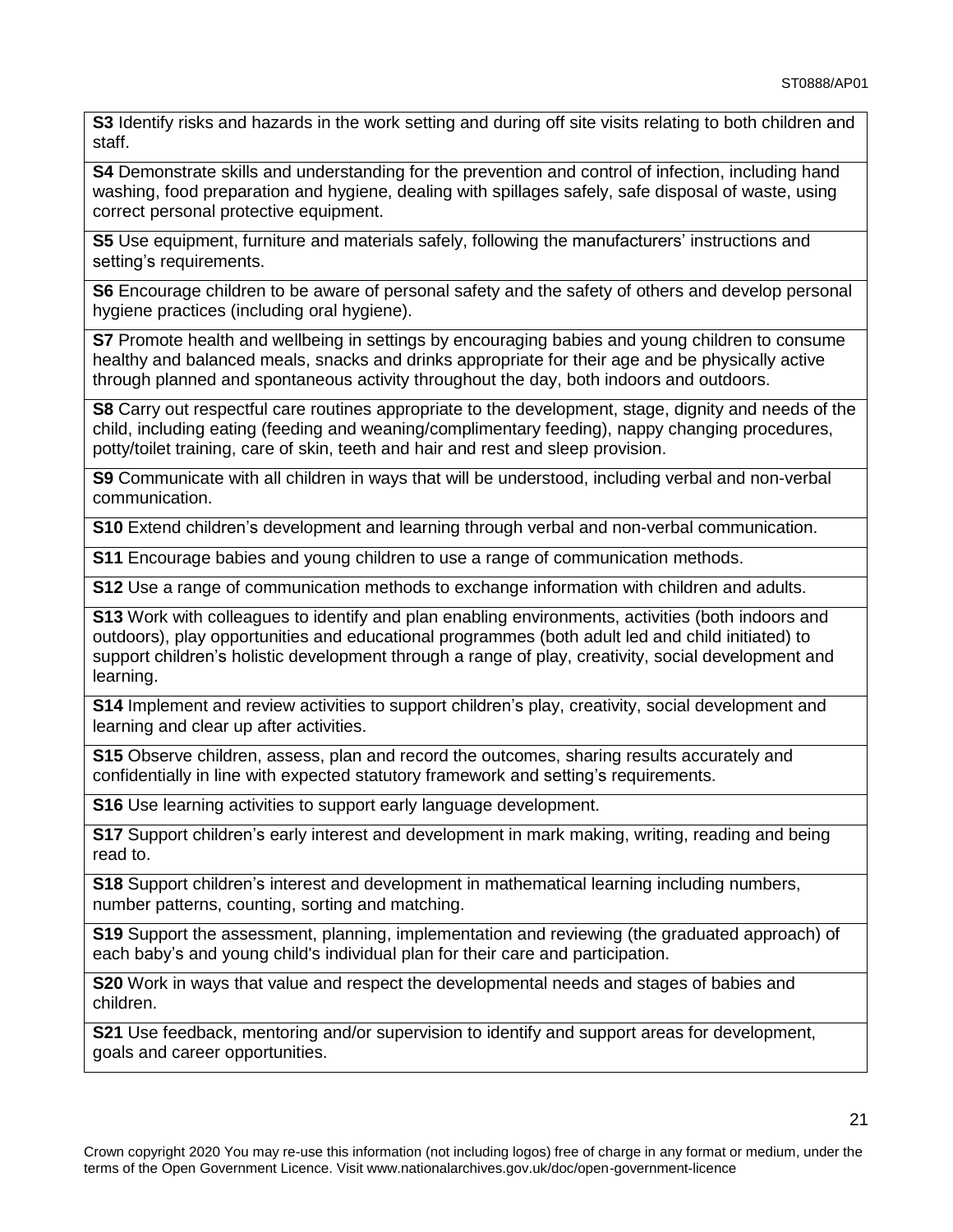**S22** Work co-operatively with colleagues, other professionals and agencies to meet the needs of babies and young children and enable them to progress.

**S23** Work alongside parents and/or carers and recognise their role in the baby's/child's health, wellbeing, learning and development.

**S24** Encourage parents and/or carers to take an active role in the baby's/child's care, play, learning and development.

**S25** Demonstrate how to share information with parents/carers about the importance of healthy balanced diets, looking after teeth and being physically active.

#### **Behaviours**

**B1** Care and compassion - provide the very best childcare to every child every day combined with the ability to identify opportunities for development.

**B2** Honesty, trust and integrity - develop trust by working in a confidential, ethical and empathetic manner with a common sense and professional attitude.

**B3** Positive work ethic – maintains professional standards within the work environment providing a positive role model for children.

**B4** Being team-focused - work effectively with colleagues and other professionals.

**B5** Commitment - to improving the outcomes for children through inspiration and child centred care and education.

**B6** Work in a non- discriminatory way - by being aware of differences and ensuring all children have equal access to opportunities to learn, develop and reach their potential. Work in ways which consider fundamental British values including democracy, the rule of the law, individual liberty and mutual respect and tolerance of those with different faiths and beliefs.

**B7** Professional Practice – be a reflective practitioner with a commitment to continued professional development adhering to legislation, policy and procedure with a positive disposition to work.

### **Assessment method 2: Knowledge Test**

#### **Knowledge**

**K1** How children learn and the expected pattern of babies and children's development from birth to 5 years and their further development from ages 5 to 7. Areas of development include: cognitive, speech, language and communication, physical, emotional, social, brain development and literacy and numeracy.

**K2** The importance to children's holistic development of, speech, language and communication, personal, social and emotional development, physical development and literacy and numeracy.

**K3** How babies' and young children's learning and development can be affected by their stage of development, well-being and individual circumstances.